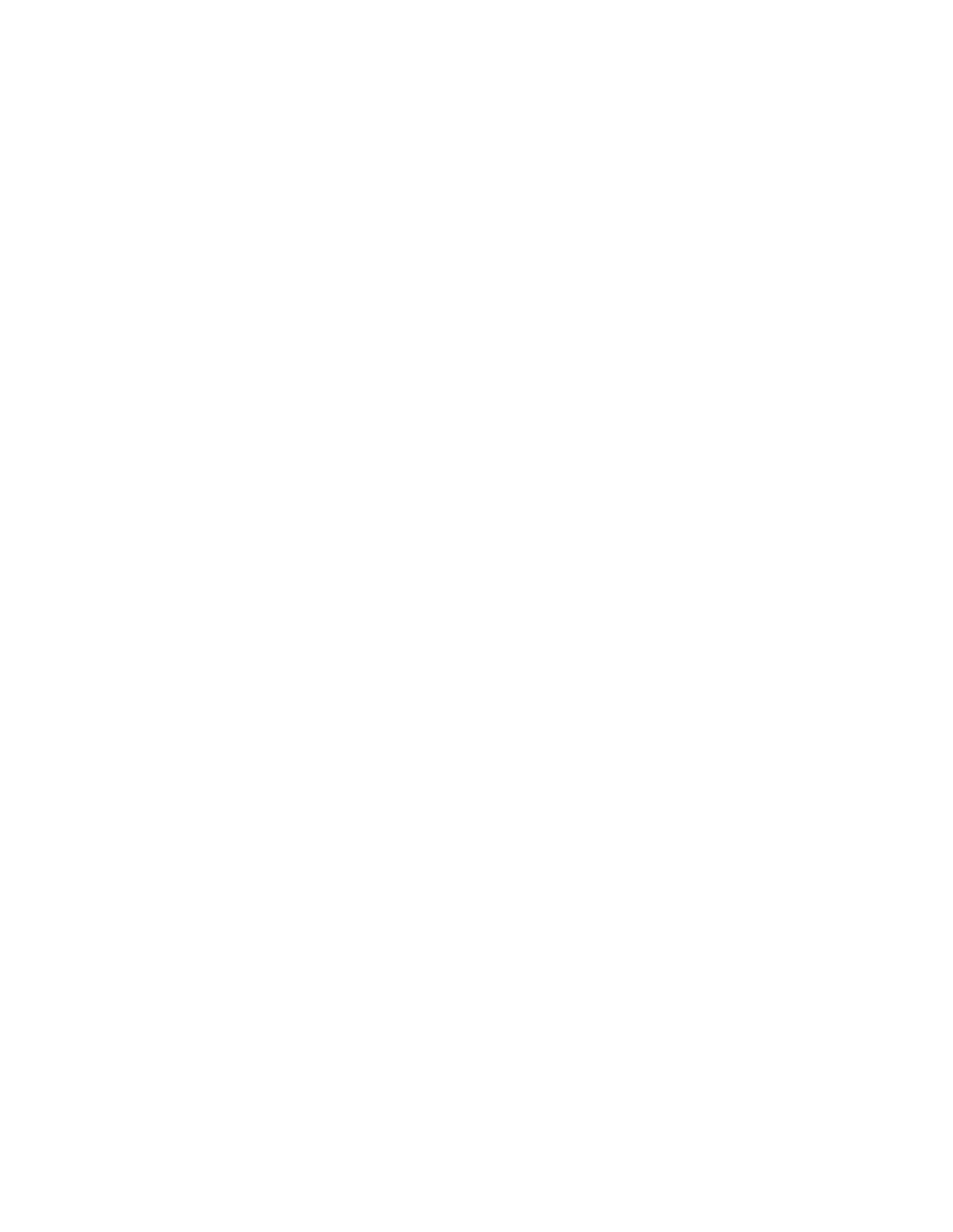## **Raven Console Meter Cal Adjustment Example #1** for 30-ft. implement with 7.5-inch spacing, two clutches

| Boom 1 | <b>Boom 2</b>                                     |                                                   | <b>Boom 3 Speed Call</b>                                                               | <b>Meter</b><br>Cal             | <b>Valve Cal</b> | Rate 1               | Rate 2               | Volume                              | Time | Self-test                          |
|--------|---------------------------------------------------|---------------------------------------------------|----------------------------------------------------------------------------------------|---------------------------------|------------------|----------------------|----------------------|-------------------------------------|------|------------------------------------|
| 0      | 180<br>Half of<br>implement<br>width in<br>inches | 180<br>Half of<br>implement<br>width in<br>inches | 612<br>brand of<br>radar or tire l<br>size $(ifusing]$<br>magnetic<br>speed<br>pickup) | 285<br>Depends on In rate chart | 2123<br>Constant | 70#/A<br>Target rate | 90#/A<br>Target rate | 4500<br>Pounds of<br>seed in hopper | 9:00 | 6 mph<br>Simulated<br>ground speed |

Note: Keys 1 through 8 must have data input for the program to work. To calibrate, you must have a self-test speed to calibrate. Console units must be in U.S., SP1 (Wheel sensor or sonar), SP2 (radar), Gran (granular).Be sure if radar is used, that the console is in SP2 mode. Program the correct alarms for your machine according to your operator's manual.

### In calibrating, please note that different seed quantities per pound very likely will require changing the "meter cal" number. To complete a calibration for meter cal, please follow the following steps:

Example is for above inputs for 30-foot implement having 7.5-inch spacing and Orbit-Air seeder with two clutches (split shaft). Be aware that there is 88 feet of travel in 1 minute at 1 mph; at 6 mph there is 528 feet of travel in one minute.

- 1. Convert the 7.5-inch spacing to decimal: 7.5" divided by  $12" = .625'$  (Portion of a foot)
- 2.  $.625'$  x  $528' = 330$  sq. ft.
- 3. 330 sq. ft. divided by 43,560 (ft.  $^2/A$ ) = .007575 (% of acre traveled)
- 4. Catch seed for 1 minute at 6 mph.
- 5. If weighed in grams, convert to pounds per acre. (295 grams, for example) 295 g x .03527 (Conversion factor) = 10.404 ounces 10.404 ounces divided by 16 ounces =  $.6502$  pounds Pounds per acre caught: .6502 divided by .007575 (% of acre traveled) = 85.8 pounds
- 6. Target rate is 70#, so the meter cal  $#$  in console needs to be adjusted: 285 (current meter cal#) divided by 85.8 (pounds caught) =  $3.32$  $3.32 \times 70\#$ (target rate) = 232, the new meter cal #.
- 7. Input 232 as new meter cal # and calibrate again. This result should be close to target rate. You may need to adjust up or down on the meter cal  $#$  to get to the target rate.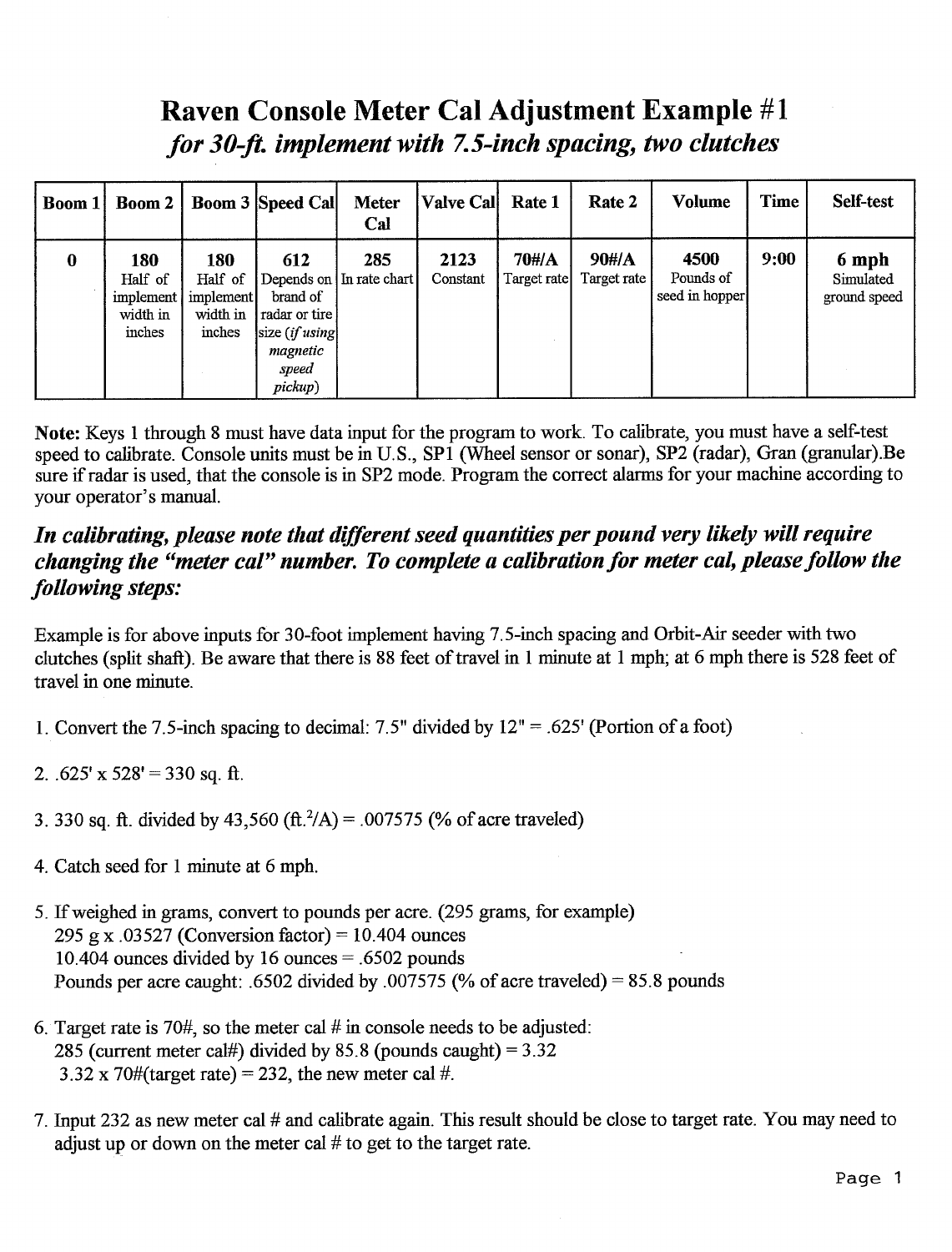## Raven Console Meter Cal Adjustment Example #2 for 36-ft. implement with 10-inch spacing, two clutches

| Boom 1   | Boom 2                                            |                                                   | <b>Boom 3 Speed Call</b>                                                               | <b>Meter</b><br>Cal             | <b>Valve Cal</b> | Rate 1               | Rate 2               | <b>Volume</b>                       | Time | Self-test                          |
|----------|---------------------------------------------------|---------------------------------------------------|----------------------------------------------------------------------------------------|---------------------------------|------------------|----------------------|----------------------|-------------------------------------|------|------------------------------------|
| $\bf{0}$ | 216<br>Half of<br>implement<br>width in<br>inches | 216<br>Half of<br>implement<br>width in<br>inches | 820<br>brand of<br>  radar or tire  <br>size (if using<br>magnetic<br>speed<br>pickup) | 285<br>Depends on In rate chart | 2123<br>Constant | 70#/A<br>Target rate | 90#/A<br>Target rate | 4500<br>Pounds of<br>seed in hopper | 9:00 | 6 mph<br>Simulated<br>ground speed |

Note: Keys 1 through 8 must have data input for the program to work. To calibrate, you must input a self-test speed. Console units must be in U.S., SP1 (Wheel sensor or sonar), SP2 (radar), Gran (granular). Be sure if radar is used, that the console is in SP2 mode. Program the correct alarms for your machine according to your operator's manual.

### In calibrating, please note that different seed quantities per pound very likely will require changing the "meter cal" number. To complete a calibration for meter cal adjustment, please follow the following steps:

Example is from above inputs for 36-foot implement having 10-inch spacing and Orbit-Air seeder with two clutches (split shaft). Be aware that there is 88 feet of travel in 1 minute at 1 mph, at 6 mph there is 528 feet of travel in one minute.

- 1. Convert the 10-inch spacing to decimal:  $10''$  divided by  $12'' = .833'$  (Portion of a foot)
- 2.  $.833'$  x 528' = 440 sq. ft.
- 3.440 sq. ft. divided by 43,560 (ft.  $^2/A$ ) = .010101 (% of acre traveled)
- 4. Catch seed for 1 minute at 6 mph.
- 5. If weighed in grams, convert to pounds per acre. (295-gram catch, for example) 295 g x .03527 (Conversion factor) = 10.404 ounces 10.404 ounces divided by 16 ounces  $= .6502$  pounds Pounds per acre caught: .6502 divided by .010101 (% of acre traveled) = 64.3 pounds
- 6. Target rate is 70#, so the meter cal # in console needs to be adjusted: 285 (current meter cal#) divided by 64.3 (pounds caught) =  $4.43$ 4.43 x 70#(target rate) = 310, the new meter cal #.
- 7. Input 310 as new meter cal # and calibrate again. This result should be close to target rate. You may need to adjust up or down on the meter cal  $#$  to get to the target rate.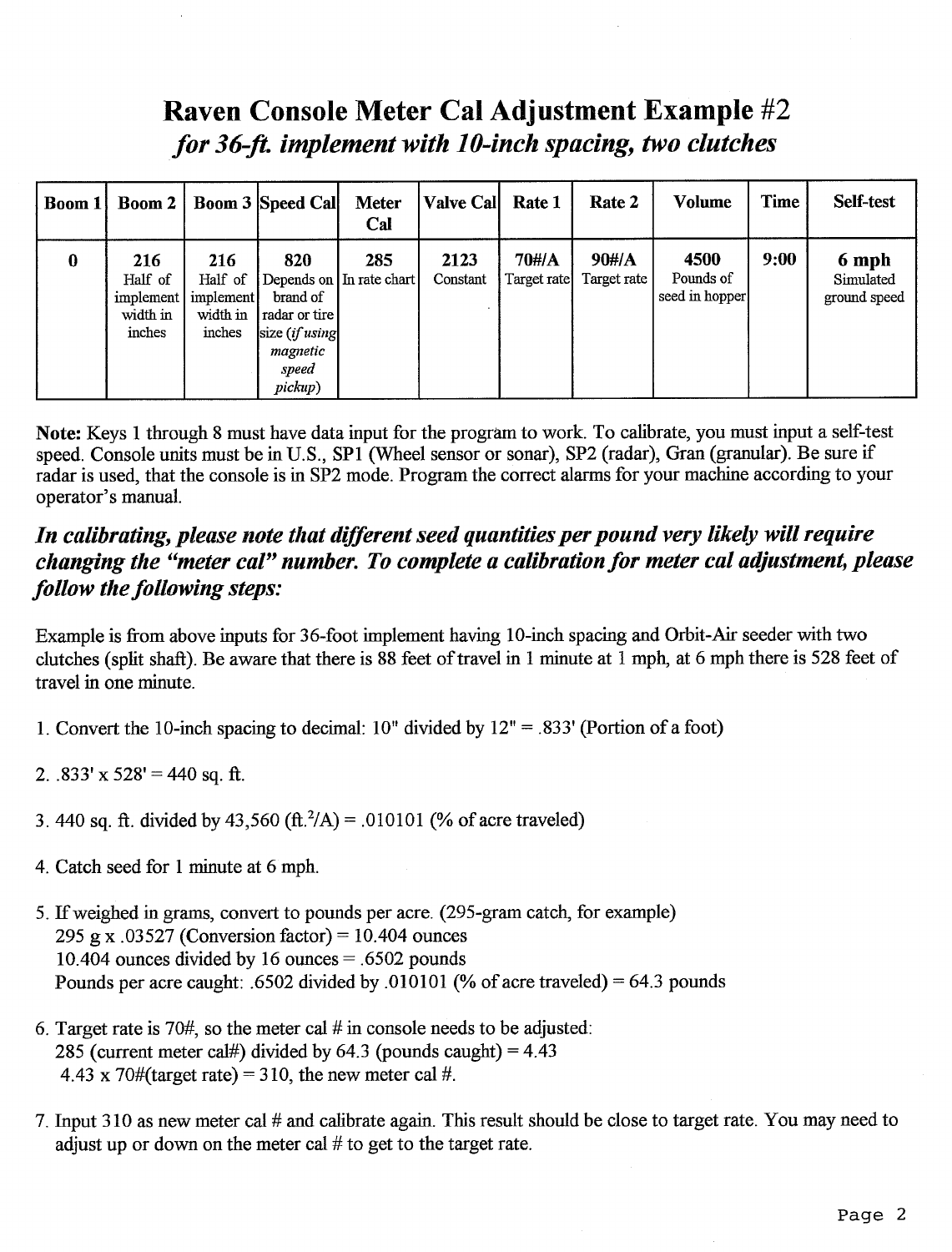### **SEEDS**

 $\bar{\mathcal{A}}$ 

## **Plant Stands - Soybeans**

|                            |     |     | Desired seeds per acre (x 1000) |                                |      |      |  |  |  |
|----------------------------|-----|-----|---------------------------------|--------------------------------|------|------|--|--|--|
| <b>ROW</b><br><b>WIDTH</b> | 100 | 125 | 150                             | 175                            | 200  | 225  |  |  |  |
|                            |     |     |                                 | Seeds per foot of row          |      |      |  |  |  |
| 40"                        | 7.7 | 9.6 | 11.5                            | 13.4                           | 15.3 | 17.2 |  |  |  |
| 38"                        | 7.3 | 9.1 | 10.9                            | 12.7                           | 14.5 | 16.4 |  |  |  |
| 36"                        | 6.9 | 8.6 | 10.3                            | 12.1                           | 13.8 | 15.5 |  |  |  |
| 30"                        | 5.7 | 7.2 | 8.6                             | 10.0                           | 11.5 | 12.9 |  |  |  |
| 22"                        | 4.2 | 5.3 | 6.3                             | 7.4                            | 8.4  | 9.5  |  |  |  |
| <b>20"</b>                 | 3.8 | 4.8 | 6.7                             | 6.7                            | 7.7  | 8.6  |  |  |  |
| 15"                        | 2.9 | 3.6 | 4.3                             | 5.0                            | 5.7  | 6.5  |  |  |  |
| 12"                        | 2.3 | 2.9 | 3.4                             | 4.0                            | 4.6  | 5.2  |  |  |  |
| <b>10"</b>                 | 1.9 | 2.4 | 2.9                             | 3.3                            | 3.8  | 4.3  |  |  |  |
| 7.5"                       | 1.4 | 1.8 | 2.2                             | 2.5                            | 2.9  | 3.2  |  |  |  |
| 6"                         | 1.2 | 1.4 | 1.7                             | 2.0                            | 2.3  | 2.6  |  |  |  |
| Seeds/                     |     |     |                                 |                                |      |      |  |  |  |
| Lb.                        |     |     |                                 | <b>Pounds of Seed Per Acre</b> |      |      |  |  |  |
| 2000                       | 50  | 63  | 75                              | 88                             | 100  | 113  |  |  |  |
| 2100                       | 48  | 60  | 71                              | 83                             | 95   | 107  |  |  |  |
| 2200                       | 45  | 57  | 68                              | 80                             | 91   | 102  |  |  |  |
| 2300                       | 43  | 54  | 65                              | 76                             | 87   | 98   |  |  |  |
| 2400                       | 42  | 52  | 63                              | 73                             | 83   | 94   |  |  |  |
| 2500                       | 40  | 50  | 60                              | 70                             | 80   | 90   |  |  |  |
| 2600                       | 38  | 48  | 58                              | 67                             | 77   | 87   |  |  |  |
| 2700                       | 37  | 46  | 56                              | 65                             | 74   | 83   |  |  |  |
| 2800                       | 36  | 45  | 54                              | 63                             | 71   | 80   |  |  |  |
| 2900                       | 34  | 43  | 52                              | 60                             | 69   | 78   |  |  |  |
| 3000                       | 33  | 42  | 50                              | 58                             | 67   | 75   |  |  |  |
| 2100                       | 32  | 40  | 48                              | 56                             | 65   | 73   |  |  |  |
| 3200                       | 31  | 39  | 47                              | 55                             | 63   | 70   |  |  |  |
| 3300                       | 30  | 38  | 45                              | 53                             | 61   | 68   |  |  |  |
| 3400                       | 29  | 37  | 44                              | 51                             | 59   | 66   |  |  |  |
| 3500                       | 29  | 36  | 43                              | 50                             | 57   | 64   |  |  |  |
| 3600                       | 28  | 35  | 42                              | 49                             | 56   | 63   |  |  |  |
| 3700                       | 27  | 34  | 41                              | 47                             | 54   | 61   |  |  |  |
| 3800                       | 26  | 33  | 39                              | 46                             | 53   | 59   |  |  |  |
| 3900                       | 26  | 32  | 38                              | 45                             | 51   | 58   |  |  |  |
| 4000                       | 26  | 31  | 38                              | 44                             | 50   | 56   |  |  |  |

 $\bar{z}$ 

 $\bar{z}$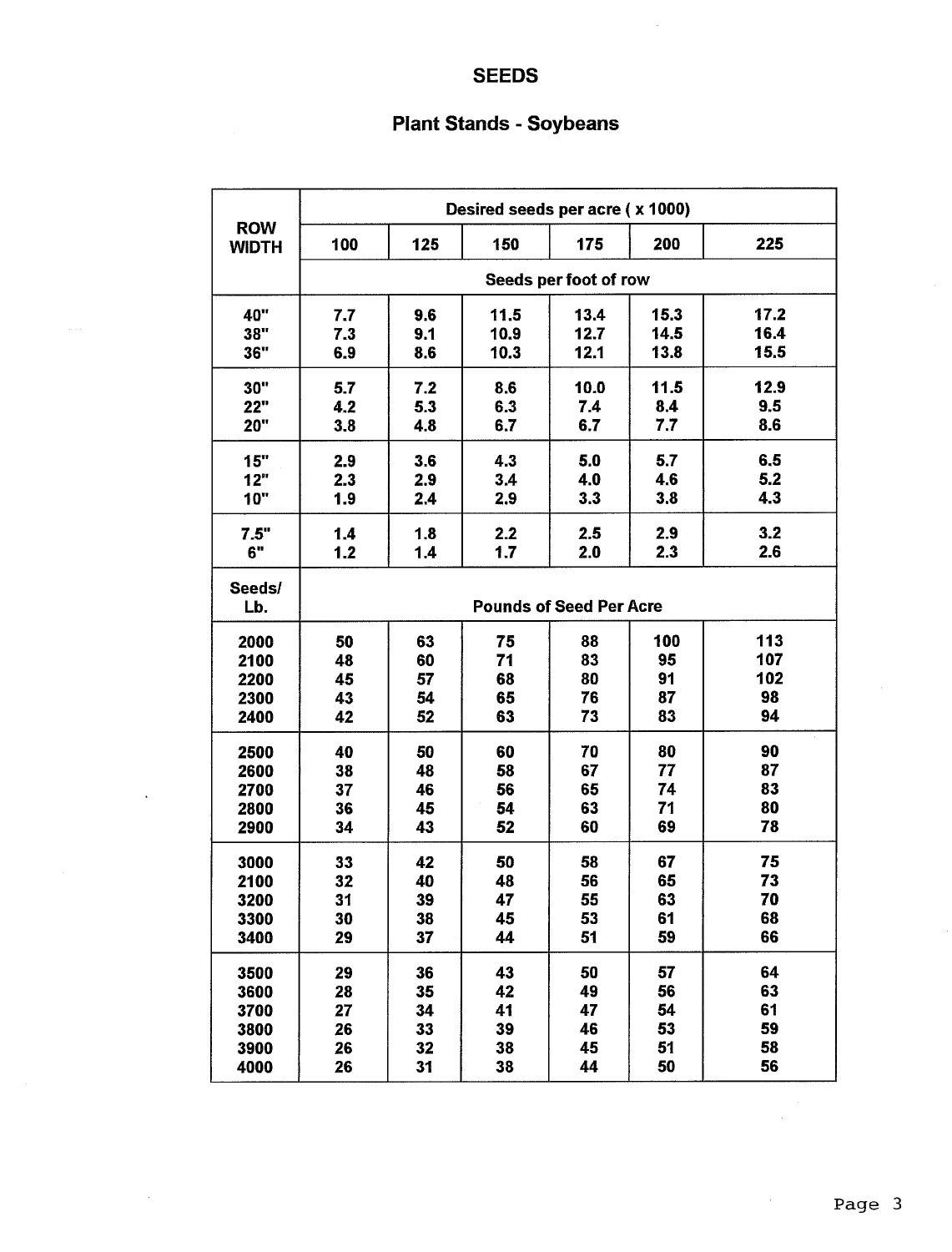

|                          |      | <b>Closure Positions</b>               |      |                             |     |                 |                   |          |
|--------------------------|------|----------------------------------------|------|-----------------------------|-----|-----------------|-------------------|----------|
|                          |      |                                        |      | <b>White Metering Wheel</b> |     |                 |                   |          |
|                          |      | O P                                    | ENER | SPACING                     |     | O F             | D R I L L Width - | Width-   |
|                          | 30   | 15                                     | 12   | 10                          | 7.5 | $\underline{6}$ | Inches            | in feet  |
| <b>Closure Position:</b> | #4   | #4                                     | #4   | #4                          | #4  | #4              | of Impl.          | of Impl. |
|                          |      | Meter Cal Number for Raven 600 Console |      |                             |     |                 |                   |          |
|                          | 2502 | 1251                                   | 1001 | 834                         | 626 | 500             | 180               | 15       |
|                          | 2346 | 1173                                   | 938  | 782                         | 586 | 469             | 192               | 16       |
|                          | 2208 | 1104                                   | 883  | 736                         | 552 | 442             | 204               | 17       |
|                          | 2085 | 1043                                   | 834  | 695                         | 521 | 417             | 216               | 18       |
|                          | 1975 | 988                                    | 790  | 658                         | 494 | 395             | 228               | 19       |
|                          | 1877 | 938                                    | 751  | 626                         | 469 | 375             | 240               | 20       |
|                          | 1787 | 894                                    | 715  | 596                         | 447 | 357             | 252               | 21       |
|                          | 1706 | 853                                    | 682  | 569                         | 426 | 341             | 264               | 22       |
|                          | 1632 | 816                                    | 653  | 544                         | 408 | 326             | 276               | 23       |
|                          | 1564 | 782                                    | 626  | 521                         | 391 | 313             | 288               | 24       |
|                          | 1501 | 751                                    | 600  | 500                         | 375 | 300             | 300               | 25       |
|                          | 1443 | 722                                    | 577  | 481                         | 361 | 289             | 312               | 26       |
|                          | 1390 | 695                                    | 556  | 463                         | 348 | 278             | 324               | 27       |
|                          | 1340 | 670                                    | 536  | 447                         | 335 | 268             | 336               | 28       |
|                          | 1294 | 647                                    | 518  | 431                         | 324 | 259             | 348               | 29       |
|                          | 1251 | 626                                    | 500  | 417                         | 313 | 250             | 360               | 30       |
|                          | 1211 | 605                                    | 484  | 404                         | 303 | 242             | 372               | 31       |
|                          | 1173 | 586                                    | 469  | 391                         | 293 | 235             | 384               | 32       |
|                          | 1137 | 569                                    | 455  | 379                         | 284 | 227             | 396               | 33       |
|                          | 1104 | 552                                    | 442  | 368                         | 276 | 221             | 408               | 34       |
|                          | 1072 | 536                                    | 429  | 357                         | 268 | 214             | 420               | 35       |
|                          | 1043 | 521                                    | 417  | 348                         | 261 | 209             | 432               | 36       |
|                          | 1014 | 507                                    | 406  | 338                         | 254 | 203             | 444               | 37       |
|                          | 988  | 494                                    | 395  | 329                         | 247 | 198             | 456               | 38       |
|                          | 962  | 481                                    | 385  | 321                         | 241 | 192             | 468               | 39       |
|                          | 938  | 469                                    | 375  | 313                         | 235 | 188             | 480               | 40       |
|                          | 915  | 458                                    | 366  | 305                         | 229 | 183             | 492               | 41       |
|                          | 894  | 447                                    | 357  | 298                         | 223 | 179             | 504               | 42       |
|                          | 873  | 436                                    | 349  | 291                         | 218 | 175             | 516               | 43       |
|                          | 853  | 426                                    | 341  | 284                         | 213 | 171             | 528               | 44       |
|                          | 834  | 417                                    | 334  | 278                         | 209 | 167             | 540               | 45       |
|                          | 816  | 408                                    | 326  | 272                         | 204 | 163             | 552               | 46       |
|                          | 799  | 399                                    | 319  | 266                         | 200 | 160             | 564               | 47       |
|                          | 782  | 391                                    | 313  | 261                         | 195 | 156             | 576               | 48       |
|                          | 766  | 383                                    | 306  | 255                         | 191 | 153             | 588               | 49       |
|                          | 751  | 375                                    | 300  | 250                         | 188 | 150             | 600               | 50       |
|                          | 736  | 368                                    | 294  | 245                         | 184 | 147             | 612               | 51       |
|                          | 722  | 361                                    | 289  | 241                         | 180 | 144             | 624               | 52       |
|                          | 708  | 354                                    | 283  | 236                         | 177 | 142             | 636               | 53       |
|                          | 695  | 348                                    | 278  | 232                         | 174 | 139             | 648               | 54       |
|                          | 682  | 341                                    | 273  | 227                         | 171 | 136             | 660               | 55       |
|                          | 670  | 335                                    | 268  | 223                         | 168 | 134             | 672               | 56       |
|                          | 658  | 329                                    | 263  | 219                         | 165 | 132             | 684               | 57       |
|                          | 647  | 324                                    | 259  | 216                         | 162 | 129             | 696               | 58       |
|                          | 636  | 318                                    | 254  | 212                         | 159 | 127             | 708               | 59       |
|                          | 626  | 313                                    | 250  | 209                         | 156 | 125             | 720               | 60       |

RateCht\RAVEN.WB3

 $\alpha$  ,  $\alpha$  ,  $\alpha$ 

 $\overline{\phantom{a}}$ 

 $\rightarrow$ 

 $\mathbf{r}$ 

 $\bar{z}$ 

 $\sim$  .

 $\bar{z}$ 

 $\bar{z}$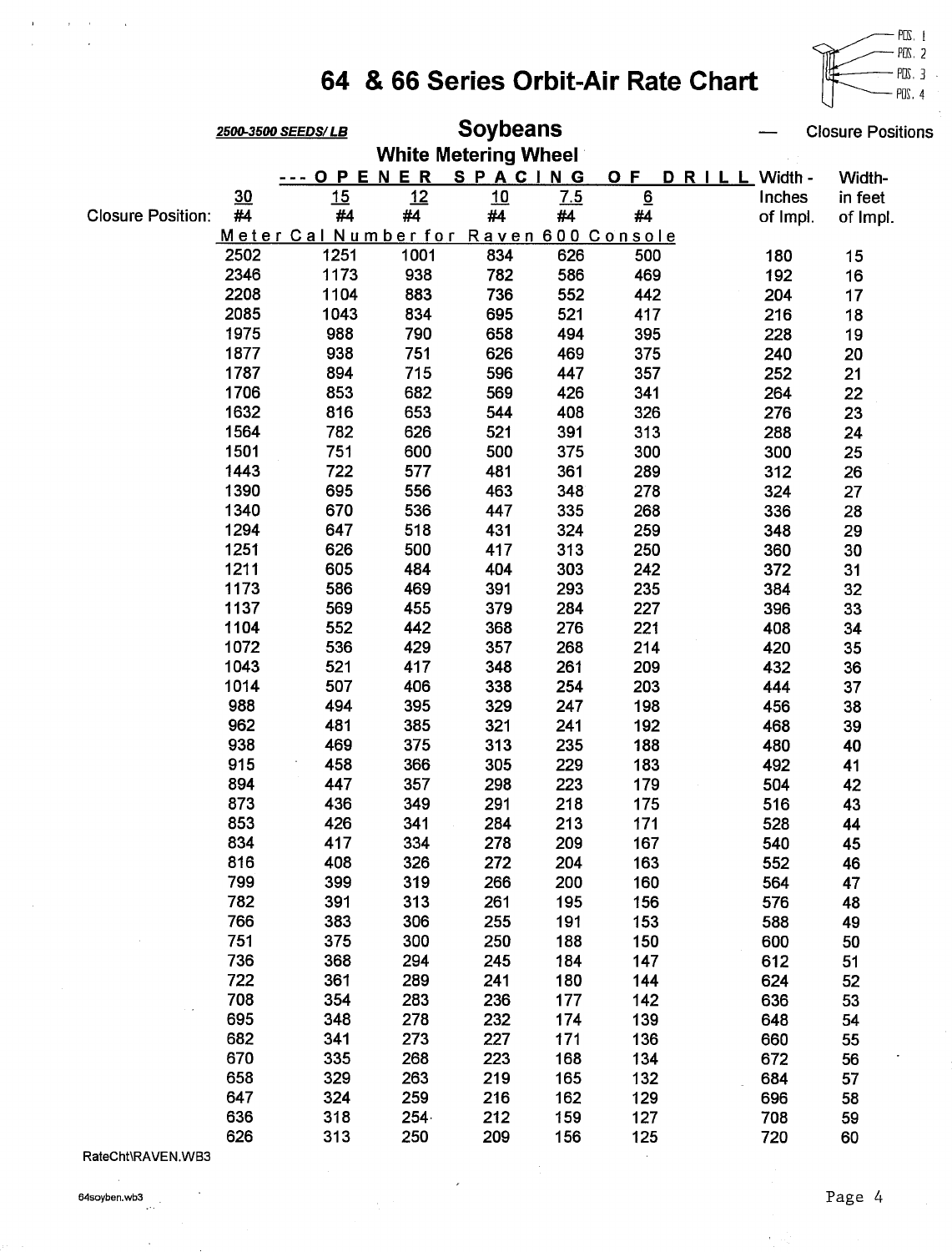

## RED METERING WHEELS

Closure position: #4 (Fully open)

|                   | 30        | 15     | ROW SPACING IN INCHES FOR EACH ROW<br>12 | 10        | 7          | 6      |             |                    |  |
|-------------------|-----------|--------|------------------------------------------|-----------|------------|--------|-------------|--------------------|--|
| Closure position: | #4        | #4     | #4                                       | #4        | #4         | #4     |             |                    |  |
| <b>AGITATORS?</b> | <b>NO</b> | NO     | <b>NO</b>                                | <b>NO</b> | <b>NO</b>  | NO     | <b>BOOM</b> |                    |  |
|                   | METER#    | METER# | METER#                                   | METER#    | METER#     | METER# | CAL # INCH. | IMPL.<br>WIDTH FT. |  |
|                   | 1935      | 968    | 774                                      | 645       | 452        | 387    | 96          | 8                  |  |
|                   | 1720      | 860    | 688                                      | 573       | 401        | 344    | 108         | 9                  |  |
|                   | 1548      | 774    | 619                                      | 516       | 361        | 310    | 120         | 10                 |  |
|                   | 1407      | 704    | 563                                      | 469       | 328        | 281    | 132         | 11                 |  |
|                   | 1290      | 645    | 516                                      | 430       | 301        | 258    | 144         | 12                 |  |
|                   | 1191      | 595    | 476                                      | 397       | 278        | 238    | 156         | 13                 |  |
|                   | 1106      | 553    | 442                                      | 369       | 258        | 221    | 168         | 14                 |  |
|                   | 1032      | 516    | 413                                      | 344       | 241        | 206    | 180         | 15                 |  |
|                   | 968       | 484    | 387                                      | 322       | 226        | 194    | 192         | 16                 |  |
|                   | 911       | 455    | 364                                      | 304       | 212        | 182    | 204         | 17                 |  |
|                   | 860       | 430    | 344                                      | 287       | 201        | 172    | 216         | 18                 |  |
|                   | 815       | 407    | 326                                      | 272       | 190        | 163    | 228         | 19                 |  |
|                   | 774       | 387    | 310                                      | 258       | 181        | 155    | 240         | 20                 |  |
|                   | 737       | 369    | 295                                      | 246       | 172        | 147    | 252         | 21                 |  |
|                   | 704       | 352    | 281                                      | 235       | 164        | 141    | 264         | 22                 |  |
|                   | 673       | 337    | 269                                      | 224       | 157        | 135    | 276         | 23                 |  |
|                   | 645       | 322    | 258                                      | 215       | 150        | 129    | 288         | 24                 |  |
|                   | 619       | 310    | 248                                      | 206       | 144        | 124    | 300         | 25                 |  |
|                   | 595       | 298    | 238                                      | 198       | 139        | 119    | 312         | 26                 |  |
|                   | 573       | 287    | 229                                      | 191       | 134        | 115    | 324         | 27                 |  |
|                   | 553       | 276    | 221                                      | 184       | 129        | 11     | 336         | 28                 |  |
|                   | 534       | 267    | 214                                      | 178       | 125        | 107    | 348         | 29                 |  |
|                   | 516       | 258    | 206                                      | 172       | 120        | 103    | 360         | 30                 |  |
|                   | 499       | 250    | 200                                      | 166       | 117        | 100    | 372         | 31                 |  |
|                   | 484       | 242    | 194                                      | 161       | 113        | 97     | 384         | 32                 |  |
|                   | 469       | 235    | 188                                      | 156       | 109        | 94     | 396         | 33                 |  |
|                   | 455       | 228    | 182                                      | 152       | 106        | 91     | 408         | 34                 |  |
|                   | 442       | 221    | 177                                      | 147       | 103        | 88     | 420         | 35                 |  |
|                   | 430       | 215    | 172                                      | 143       | 100        | 86     | 432         | 36                 |  |
|                   | 418       | 209    | 167                                      | 139       | 98         | 84     | 444         | 37                 |  |
|                   | 407       | 204    | 163                                      | 136       | 95         | 81     | 456         | 38                 |  |
|                   | 397       | 198    | 159                                      | 132       | 93         | 79     | 468         | 39                 |  |
|                   | 387       | 194    | 155                                      | 129       | 90         | 77     | 480         | 40                 |  |
|                   | 378       | 189    | 151                                      | 126       | 88         | 76     | 492         | 41                 |  |
|                   | 369       | 184    | 147                                      | 123       | 86         | 74     | 504         | 42                 |  |
|                   | 360       | 180    | 144                                      | 120       | 84         | 72     | 516         | 43                 |  |
|                   | 352       | 176    | 141                                      | 117       | 82         | 70     | 528         | 44                 |  |
|                   | 344       | 172    | 138                                      | 115       | 80         | 69     | 540         | 45                 |  |
|                   | 337       | 168    | 135<br>$\cdot$                           | 112       | 79         | 67     | 552         | 46                 |  |
|                   | 329       | 165    | 132                                      | 110       | 77         | 66     | 564         | 47                 |  |
|                   | 323       | 161    | 129                                      | 108       | 75         | 65     | 576         | 48                 |  |
|                   | 316       | 158    | 126                                      | 105       | 74         | 63     | 588         | 49                 |  |
|                   | 310       | 155    | 124                                      | 103       | ${\bf 72}$ | 62     | 600         | 50                 |  |
|                   | 304       | 152    | 121                                      | 101       | 71         | 61     | 612         | 51                 |  |
|                   | 298       | 149    | 119                                      | 99        | 69         | 60     | 624         | 52                 |  |
|                   | 292       | 146    | 117                                      | 97        | 68         | 58     | 636         | 53                 |  |
|                   | 287       | 143    | 115                                      | 96        | 67         | 57     | 648         | 54                 |  |
|                   | 281       | 141    | 113                                      | 94        | 66         | 56     | 660         | 55                 |  |
|                   | 276       | 138    | 111                                      | 92        | 65         | 55     | 672         | 56                 |  |
|                   | 272       | 136    | 109                                      | 91        | 63         | 54     | 684         | 57                 |  |
|                   | 267       | 133    | 107                                      | 89        | 62         | 53     | 696         | 58                 |  |
|                   | 262       | 131    | 105                                      | 87        | 51         | 52     | 708         | 59                 |  |
|                   | 258       | 129    | 103                                      | 86        | 60         | 52     | 720         | 60.                |  |
|                   |           |        |                                          |           |            |        |             |                    |  |

Oawhred.wb3 9/25/00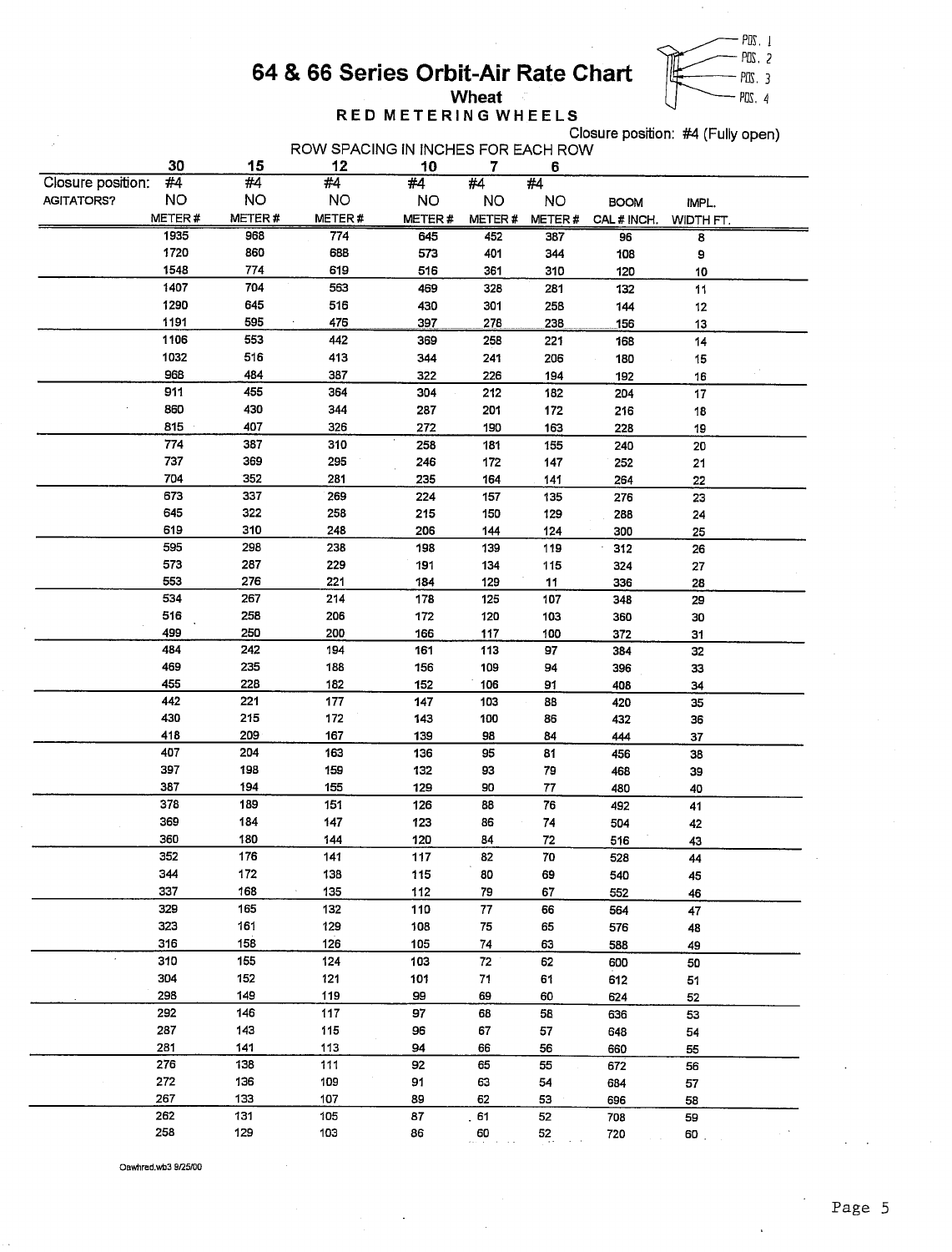#### sne I NILTAII л vale Uliai l WHEAT

### WHITE METERING WHEELS

Closure position: #4 (Fully open)



**IMPORTANT:** 

This chart indicates meter cal for full-rate wheels with individual runs. If the unit has half-rate metering wheels to individual runs or full-rate to

splitters, then use the meter cal for twice the spacing or double the meter

cal. Example: Use meter cal for 12" spacing when splitting to 6" runs.

| 30<br>15<br>12<br>10<br>7<br>6<br>Closure position:<br>#4<br>#4<br>#4<br>#4<br>#4<br>#4<br><b>NO</b><br>Agitators?<br><b>NO</b><br><b>NO</b><br><b>NO</b><br><b>NO</b><br><b>NO</b><br>Meter Cal#<br>Meter Cal#<br>Meter Cal#<br>Meter Cal#<br>Meter Cal#<br>Meter Cal#<br>Cal# Inches Width Feet<br>2662<br>1331<br>1065<br>887<br>621<br>535<br>96<br>8<br>2367<br>1183<br>9<br>947<br>789<br>552<br>473<br>108<br>2130<br>1065<br>852<br>710<br>497<br>120<br>426<br>10<br>1936<br>968<br>775<br>645<br>452<br>387<br>132<br>11<br>1775<br>887<br>710<br>592<br>414<br>355<br>144<br>12<br>1638<br>819<br>655<br>546<br>382<br>328<br>156<br>13<br>1521<br>761<br>609<br>507<br>355<br>304<br>168<br>14<br>1420<br>710<br>568<br>473<br>331<br>284<br>180<br>15<br>1331<br>666<br>532<br>444<br>311<br>266<br>192<br>16<br>1253<br>626<br>501<br>418<br>292<br>251<br>204<br>17<br>1183<br>592<br>473<br>394<br>276<br>237<br>216<br>18<br>1121<br>561<br>448<br>374<br>262<br>228<br>224<br>19<br>1065<br>532<br>426<br>355<br>248<br>213<br>240<br>20<br>1014<br>507<br>406<br>338<br>237<br>203<br>252<br>21<br>968<br>484<br>226<br>387<br>323<br>194<br>264<br>22<br>926<br>463<br>370<br>309<br>216<br>276<br>23<br>185<br>888<br>444<br>355<br>207<br>296<br>178<br>288<br>24<br>852<br>426<br>341<br>284<br>199<br>300<br>170<br>25<br>819<br>410<br>273<br>328<br>191<br>164<br>312<br>26<br>789<br>394<br>316<br>263<br>184<br>324<br>27<br>158<br>761<br>380<br>304<br>254<br>178<br>336<br>28<br>152<br>734<br>367<br>294<br>245<br>171<br>147<br>348<br>29<br>710<br>355<br>284<br>237<br>166<br>142<br>360<br>30<br>687<br>344<br>275<br>229<br>160<br>372<br>31<br>137<br>666<br>333<br>266<br>222<br>32<br>155<br>133<br>384<br>645<br>323<br>258<br>215<br>151<br>396<br>33<br>129<br>626<br>313<br>251<br>209<br>146<br>408<br>34<br>125<br>609<br>304<br>243<br>203<br>142<br>122<br>420<br>35<br>592<br>296<br>237<br>197<br>138<br>118<br>432<br>36<br>576<br>288<br>230<br>192<br>134<br>444<br>37<br>115<br>561<br>280<br>224<br>187<br>131<br>112<br>456<br>38<br>546<br>273<br>218<br>182<br>127<br>109<br>468<br>39 |                     |
|--------------------------------------------------------------------------------------------------------------------------------------------------------------------------------------------------------------------------------------------------------------------------------------------------------------------------------------------------------------------------------------------------------------------------------------------------------------------------------------------------------------------------------------------------------------------------------------------------------------------------------------------------------------------------------------------------------------------------------------------------------------------------------------------------------------------------------------------------------------------------------------------------------------------------------------------------------------------------------------------------------------------------------------------------------------------------------------------------------------------------------------------------------------------------------------------------------------------------------------------------------------------------------------------------------------------------------------------------------------------------------------------------------------------------------------------------------------------------------------------------------------------------------------------------------------------------------------------------------------------------------------------------------------------------------------------------------------------------------------------------------------------------------------------------------------------------------------------------------------------------------------------------------------------------------------------------------------------------------------------------------------------------------------------------------------------------------------------------------------------------------------------------|---------------------|
|                                                                                                                                                                                                                                                                                                                                                                                                                                                                                                                                                                                                                                                                                                                                                                                                                                                                                                                                                                                                                                                                                                                                                                                                                                                                                                                                                                                                                                                                                                                                                                                                                                                                                                                                                                                                                                                                                                                                                                                                                                                                                                                                                  |                     |
|                                                                                                                                                                                                                                                                                                                                                                                                                                                                                                                                                                                                                                                                                                                                                                                                                                                                                                                                                                                                                                                                                                                                                                                                                                                                                                                                                                                                                                                                                                                                                                                                                                                                                                                                                                                                                                                                                                                                                                                                                                                                                                                                                  |                     |
|                                                                                                                                                                                                                                                                                                                                                                                                                                                                                                                                                                                                                                                                                                                                                                                                                                                                                                                                                                                                                                                                                                                                                                                                                                                                                                                                                                                                                                                                                                                                                                                                                                                                                                                                                                                                                                                                                                                                                                                                                                                                                                                                                  |                     |
|                                                                                                                                                                                                                                                                                                                                                                                                                                                                                                                                                                                                                                                                                                                                                                                                                                                                                                                                                                                                                                                                                                                                                                                                                                                                                                                                                                                                                                                                                                                                                                                                                                                                                                                                                                                                                                                                                                                                                                                                                                                                                                                                                  |                     |
|                                                                                                                                                                                                                                                                                                                                                                                                                                                                                                                                                                                                                                                                                                                                                                                                                                                                                                                                                                                                                                                                                                                                                                                                                                                                                                                                                                                                                                                                                                                                                                                                                                                                                                                                                                                                                                                                                                                                                                                                                                                                                                                                                  |                     |
|                                                                                                                                                                                                                                                                                                                                                                                                                                                                                                                                                                                                                                                                                                                                                                                                                                                                                                                                                                                                                                                                                                                                                                                                                                                                                                                                                                                                                                                                                                                                                                                                                                                                                                                                                                                                                                                                                                                                                                                                                                                                                                                                                  |                     |
|                                                                                                                                                                                                                                                                                                                                                                                                                                                                                                                                                                                                                                                                                                                                                                                                                                                                                                                                                                                                                                                                                                                                                                                                                                                                                                                                                                                                                                                                                                                                                                                                                                                                                                                                                                                                                                                                                                                                                                                                                                                                                                                                                  |                     |
|                                                                                                                                                                                                                                                                                                                                                                                                                                                                                                                                                                                                                                                                                                                                                                                                                                                                                                                                                                                                                                                                                                                                                                                                                                                                                                                                                                                                                                                                                                                                                                                                                                                                                                                                                                                                                                                                                                                                                                                                                                                                                                                                                  |                     |
|                                                                                                                                                                                                                                                                                                                                                                                                                                                                                                                                                                                                                                                                                                                                                                                                                                                                                                                                                                                                                                                                                                                                                                                                                                                                                                                                                                                                                                                                                                                                                                                                                                                                                                                                                                                                                                                                                                                                                                                                                                                                                                                                                  |                     |
|                                                                                                                                                                                                                                                                                                                                                                                                                                                                                                                                                                                                                                                                                                                                                                                                                                                                                                                                                                                                                                                                                                                                                                                                                                                                                                                                                                                                                                                                                                                                                                                                                                                                                                                                                                                                                                                                                                                                                                                                                                                                                                                                                  |                     |
|                                                                                                                                                                                                                                                                                                                                                                                                                                                                                                                                                                                                                                                                                                                                                                                                                                                                                                                                                                                                                                                                                                                                                                                                                                                                                                                                                                                                                                                                                                                                                                                                                                                                                                                                                                                                                                                                                                                                                                                                                                                                                                                                                  |                     |
|                                                                                                                                                                                                                                                                                                                                                                                                                                                                                                                                                                                                                                                                                                                                                                                                                                                                                                                                                                                                                                                                                                                                                                                                                                                                                                                                                                                                                                                                                                                                                                                                                                                                                                                                                                                                                                                                                                                                                                                                                                                                                                                                                  |                     |
|                                                                                                                                                                                                                                                                                                                                                                                                                                                                                                                                                                                                                                                                                                                                                                                                                                                                                                                                                                                                                                                                                                                                                                                                                                                                                                                                                                                                                                                                                                                                                                                                                                                                                                                                                                                                                                                                                                                                                                                                                                                                                                                                                  |                     |
|                                                                                                                                                                                                                                                                                                                                                                                                                                                                                                                                                                                                                                                                                                                                                                                                                                                                                                                                                                                                                                                                                                                                                                                                                                                                                                                                                                                                                                                                                                                                                                                                                                                                                                                                                                                                                                                                                                                                                                                                                                                                                                                                                  |                     |
|                                                                                                                                                                                                                                                                                                                                                                                                                                                                                                                                                                                                                                                                                                                                                                                                                                                                                                                                                                                                                                                                                                                                                                                                                                                                                                                                                                                                                                                                                                                                                                                                                                                                                                                                                                                                                                                                                                                                                                                                                                                                                                                                                  |                     |
|                                                                                                                                                                                                                                                                                                                                                                                                                                                                                                                                                                                                                                                                                                                                                                                                                                                                                                                                                                                                                                                                                                                                                                                                                                                                                                                                                                                                                                                                                                                                                                                                                                                                                                                                                                                                                                                                                                                                                                                                                                                                                                                                                  |                     |
|                                                                                                                                                                                                                                                                                                                                                                                                                                                                                                                                                                                                                                                                                                                                                                                                                                                                                                                                                                                                                                                                                                                                                                                                                                                                                                                                                                                                                                                                                                                                                                                                                                                                                                                                                                                                                                                                                                                                                                                                                                                                                                                                                  |                     |
|                                                                                                                                                                                                                                                                                                                                                                                                                                                                                                                                                                                                                                                                                                                                                                                                                                                                                                                                                                                                                                                                                                                                                                                                                                                                                                                                                                                                                                                                                                                                                                                                                                                                                                                                                                                                                                                                                                                                                                                                                                                                                                                                                  |                     |
|                                                                                                                                                                                                                                                                                                                                                                                                                                                                                                                                                                                                                                                                                                                                                                                                                                                                                                                                                                                                                                                                                                                                                                                                                                                                                                                                                                                                                                                                                                                                                                                                                                                                                                                                                                                                                                                                                                                                                                                                                                                                                                                                                  |                     |
|                                                                                                                                                                                                                                                                                                                                                                                                                                                                                                                                                                                                                                                                                                                                                                                                                                                                                                                                                                                                                                                                                                                                                                                                                                                                                                                                                                                                                                                                                                                                                                                                                                                                                                                                                                                                                                                                                                                                                                                                                                                                                                                                                  |                     |
|                                                                                                                                                                                                                                                                                                                                                                                                                                                                                                                                                                                                                                                                                                                                                                                                                                                                                                                                                                                                                                                                                                                                                                                                                                                                                                                                                                                                                                                                                                                                                                                                                                                                                                                                                                                                                                                                                                                                                                                                                                                                                                                                                  |                     |
|                                                                                                                                                                                                                                                                                                                                                                                                                                                                                                                                                                                                                                                                                                                                                                                                                                                                                                                                                                                                                                                                                                                                                                                                                                                                                                                                                                                                                                                                                                                                                                                                                                                                                                                                                                                                                                                                                                                                                                                                                                                                                                                                                  |                     |
|                                                                                                                                                                                                                                                                                                                                                                                                                                                                                                                                                                                                                                                                                                                                                                                                                                                                                                                                                                                                                                                                                                                                                                                                                                                                                                                                                                                                                                                                                                                                                                                                                                                                                                                                                                                                                                                                                                                                                                                                                                                                                                                                                  |                     |
|                                                                                                                                                                                                                                                                                                                                                                                                                                                                                                                                                                                                                                                                                                                                                                                                                                                                                                                                                                                                                                                                                                                                                                                                                                                                                                                                                                                                                                                                                                                                                                                                                                                                                                                                                                                                                                                                                                                                                                                                                                                                                                                                                  |                     |
|                                                                                                                                                                                                                                                                                                                                                                                                                                                                                                                                                                                                                                                                                                                                                                                                                                                                                                                                                                                                                                                                                                                                                                                                                                                                                                                                                                                                                                                                                                                                                                                                                                                                                                                                                                                                                                                                                                                                                                                                                                                                                                                                                  |                     |
|                                                                                                                                                                                                                                                                                                                                                                                                                                                                                                                                                                                                                                                                                                                                                                                                                                                                                                                                                                                                                                                                                                                                                                                                                                                                                                                                                                                                                                                                                                                                                                                                                                                                                                                                                                                                                                                                                                                                                                                                                                                                                                                                                  |                     |
|                                                                                                                                                                                                                                                                                                                                                                                                                                                                                                                                                                                                                                                                                                                                                                                                                                                                                                                                                                                                                                                                                                                                                                                                                                                                                                                                                                                                                                                                                                                                                                                                                                                                                                                                                                                                                                                                                                                                                                                                                                                                                                                                                  |                     |
|                                                                                                                                                                                                                                                                                                                                                                                                                                                                                                                                                                                                                                                                                                                                                                                                                                                                                                                                                                                                                                                                                                                                                                                                                                                                                                                                                                                                                                                                                                                                                                                                                                                                                                                                                                                                                                                                                                                                                                                                                                                                                                                                                  |                     |
|                                                                                                                                                                                                                                                                                                                                                                                                                                                                                                                                                                                                                                                                                                                                                                                                                                                                                                                                                                                                                                                                                                                                                                                                                                                                                                                                                                                                                                                                                                                                                                                                                                                                                                                                                                                                                                                                                                                                                                                                                                                                                                                                                  |                     |
|                                                                                                                                                                                                                                                                                                                                                                                                                                                                                                                                                                                                                                                                                                                                                                                                                                                                                                                                                                                                                                                                                                                                                                                                                                                                                                                                                                                                                                                                                                                                                                                                                                                                                                                                                                                                                                                                                                                                                                                                                                                                                                                                                  |                     |
|                                                                                                                                                                                                                                                                                                                                                                                                                                                                                                                                                                                                                                                                                                                                                                                                                                                                                                                                                                                                                                                                                                                                                                                                                                                                                                                                                                                                                                                                                                                                                                                                                                                                                                                                                                                                                                                                                                                                                                                                                                                                                                                                                  |                     |
|                                                                                                                                                                                                                                                                                                                                                                                                                                                                                                                                                                                                                                                                                                                                                                                                                                                                                                                                                                                                                                                                                                                                                                                                                                                                                                                                                                                                                                                                                                                                                                                                                                                                                                                                                                                                                                                                                                                                                                                                                                                                                                                                                  |                     |
|                                                                                                                                                                                                                                                                                                                                                                                                                                                                                                                                                                                                                                                                                                                                                                                                                                                                                                                                                                                                                                                                                                                                                                                                                                                                                                                                                                                                                                                                                                                                                                                                                                                                                                                                                                                                                                                                                                                                                                                                                                                                                                                                                  |                     |
|                                                                                                                                                                                                                                                                                                                                                                                                                                                                                                                                                                                                                                                                                                                                                                                                                                                                                                                                                                                                                                                                                                                                                                                                                                                                                                                                                                                                                                                                                                                                                                                                                                                                                                                                                                                                                                                                                                                                                                                                                                                                                                                                                  |                     |
|                                                                                                                                                                                                                                                                                                                                                                                                                                                                                                                                                                                                                                                                                                                                                                                                                                                                                                                                                                                                                                                                                                                                                                                                                                                                                                                                                                                                                                                                                                                                                                                                                                                                                                                                                                                                                                                                                                                                                                                                                                                                                                                                                  |                     |
|                                                                                                                                                                                                                                                                                                                                                                                                                                                                                                                                                                                                                                                                                                                                                                                                                                                                                                                                                                                                                                                                                                                                                                                                                                                                                                                                                                                                                                                                                                                                                                                                                                                                                                                                                                                                                                                                                                                                                                                                                                                                                                                                                  |                     |
| 532<br>266<br>213<br>178<br>124<br>106<br>480<br>40                                                                                                                                                                                                                                                                                                                                                                                                                                                                                                                                                                                                                                                                                                                                                                                                                                                                                                                                                                                                                                                                                                                                                                                                                                                                                                                                                                                                                                                                                                                                                                                                                                                                                                                                                                                                                                                                                                                                                                                                                                                                                              |                     |
| 260<br>208<br>520<br>173<br>121<br>104<br>492<br>41                                                                                                                                                                                                                                                                                                                                                                                                                                                                                                                                                                                                                                                                                                                                                                                                                                                                                                                                                                                                                                                                                                                                                                                                                                                                                                                                                                                                                                                                                                                                                                                                                                                                                                                                                                                                                                                                                                                                                                                                                                                                                              |                     |
| 507<br>254<br>203<br>169<br>118<br>504<br>$\hat{ }$ 101<br>42                                                                                                                                                                                                                                                                                                                                                                                                                                                                                                                                                                                                                                                                                                                                                                                                                                                                                                                                                                                                                                                                                                                                                                                                                                                                                                                                                                                                                                                                                                                                                                                                                                                                                                                                                                                                                                                                                                                                                                                                                                                                                    |                     |
| h.<br>248<br>495<br>198<br>165<br>tī,<br>99<br>43<br>116<br>516                                                                                                                                                                                                                                                                                                                                                                                                                                                                                                                                                                                                                                                                                                                                                                                                                                                                                                                                                                                                                                                                                                                                                                                                                                                                                                                                                                                                                                                                                                                                                                                                                                                                                                                                                                                                                                                                                                                                                                                                                                                                                  |                     |
| 484<br>$\frac{1}{2}$ 42<br>194<br>161<br>113<br>97<br>528<br>44                                                                                                                                                                                                                                                                                                                                                                                                                                                                                                                                                                                                                                                                                                                                                                                                                                                                                                                                                                                                                                                                                                                                                                                                                                                                                                                                                                                                                                                                                                                                                                                                                                                                                                                                                                                                                                                                                                                                                                                                                                                                                  |                     |
| 473<br>237<br>189<br>158.<br>95<br>540<br>45                                                                                                                                                                                                                                                                                                                                                                                                                                                                                                                                                                                                                                                                                                                                                                                                                                                                                                                                                                                                                                                                                                                                                                                                                                                                                                                                                                                                                                                                                                                                                                                                                                                                                                                                                                                                                                                                                                                                                                                                                                                                                                     |                     |
| 110 <sub>3</sub><br>463<br>232<br>154<br>185<br>108<br>93<br>46<br>552                                                                                                                                                                                                                                                                                                                                                                                                                                                                                                                                                                                                                                                                                                                                                                                                                                                                                                                                                                                                                                                                                                                                                                                                                                                                                                                                                                                                                                                                                                                                                                                                                                                                                                                                                                                                                                                                                                                                                                                                                                                                           |                     |
| 453<br>227<br>47<br>181<br>151<br>106<br>91<br>564                                                                                                                                                                                                                                                                                                                                                                                                                                                                                                                                                                                                                                                                                                                                                                                                                                                                                                                                                                                                                                                                                                                                                                                                                                                                                                                                                                                                                                                                                                                                                                                                                                                                                                                                                                                                                                                                                                                                                                                                                                                                                               |                     |
| 55,<br>444<br>222<br>178<br>104<br>576<br>48<br>148<br>89                                                                                                                                                                                                                                                                                                                                                                                                                                                                                                                                                                                                                                                                                                                                                                                                                                                                                                                                                                                                                                                                                                                                                                                                                                                                                                                                                                                                                                                                                                                                                                                                                                                                                                                                                                                                                                                                                                                                                                                                                                                                                        |                     |
| 217<br>435<br>174<br>145<br>101<br>87                                                                                                                                                                                                                                                                                                                                                                                                                                                                                                                                                                                                                                                                                                                                                                                                                                                                                                                                                                                                                                                                                                                                                                                                                                                                                                                                                                                                                                                                                                                                                                                                                                                                                                                                                                                                                                                                                                                                                                                                                                                                                                            |                     |
| 588<br>49<br>426<br>$213^{\circ}$<br>170<br>142<br>85<br>600<br>50                                                                                                                                                                                                                                                                                                                                                                                                                                                                                                                                                                                                                                                                                                                                                                                                                                                                                                                                                                                                                                                                                                                                                                                                                                                                                                                                                                                                                                                                                                                                                                                                                                                                                                                                                                                                                                                                                                                                                                                                                                                                               |                     |
| 99<br>418<br>209<br>167<br>139<br>97<br>84                                                                                                                                                                                                                                                                                                                                                                                                                                                                                                                                                                                                                                                                                                                                                                                                                                                                                                                                                                                                                                                                                                                                                                                                                                                                                                                                                                                                                                                                                                                                                                                                                                                                                                                                                                                                                                                                                                                                                                                                                                                                                                       |                     |
| $612 -$<br>51<br>410<br>205                                                                                                                                                                                                                                                                                                                                                                                                                                                                                                                                                                                                                                                                                                                                                                                                                                                                                                                                                                                                                                                                                                                                                                                                                                                                                                                                                                                                                                                                                                                                                                                                                                                                                                                                                                                                                                                                                                                                                                                                                                                                                                                      |                     |
| 164<br>137<br>52<br>96<br>82<br>624<br>402<br>94<br>201<br>161<br>134                                                                                                                                                                                                                                                                                                                                                                                                                                                                                                                                                                                                                                                                                                                                                                                                                                                                                                                                                                                                                                                                                                                                                                                                                                                                                                                                                                                                                                                                                                                                                                                                                                                                                                                                                                                                                                                                                                                                                                                                                                                                            |                     |
| 80<br>53<br>636<br>TV.<br>394                                                                                                                                                                                                                                                                                                                                                                                                                                                                                                                                                                                                                                                                                                                                                                                                                                                                                                                                                                                                                                                                                                                                                                                                                                                                                                                                                                                                                                                                                                                                                                                                                                                                                                                                                                                                                                                                                                                                                                                                                                                                                                                    |                     |
| $^{\circ}$ 158<br>131<br>197<br>92<br>79<br>54<br>648<br>09/20/00                                                                                                                                                                                                                                                                                                                                                                                                                                                                                                                                                                                                                                                                                                                                                                                                                                                                                                                                                                                                                                                                                                                                                                                                                                                                                                                                                                                                                                                                                                                                                                                                                                                                                                                                                                                                                                                                                                                                                                                                                                                                                |                     |
| 90<br>387<br>194<br>155<br>129<br>${\bf 77}$<br>55 <sup>o</sup><br>660                                                                                                                                                                                                                                                                                                                                                                                                                                                                                                                                                                                                                                                                                                                                                                                                                                                                                                                                                                                                                                                                                                                                                                                                                                                                                                                                                                                                                                                                                                                                                                                                                                                                                                                                                                                                                                                                                                                                                                                                                                                                           |                     |
| 380<br>190<br>152<br>89<br>127.<br>76<br>672<br>56<br>Oawtwh.wb3<br>87 <sub>2</sub>                                                                                                                                                                                                                                                                                                                                                                                                                                                                                                                                                                                                                                                                                                                                                                                                                                                                                                                                                                                                                                                                                                                                                                                                                                                                                                                                                                                                                                                                                                                                                                                                                                                                                                                                                                                                                                                                                                                                                                                                                                                              |                     |
| 374<br>187<br>149<br>75<br>57 <sub>1</sub><br>125<br>684                                                                                                                                                                                                                                                                                                                                                                                                                                                                                                                                                                                                                                                                                                                                                                                                                                                                                                                                                                                                                                                                                                                                                                                                                                                                                                                                                                                                                                                                                                                                                                                                                                                                                                                                                                                                                                                                                                                                                                                                                                                                                         |                     |
| 184<br>86<br>73<br>367<br>147<br>122<br>58<br>696<br>361                                                                                                                                                                                                                                                                                                                                                                                                                                                                                                                                                                                                                                                                                                                                                                                                                                                                                                                                                                                                                                                                                                                                                                                                                                                                                                                                                                                                                                                                                                                                                                                                                                                                                                                                                                                                                                                                                                                                                                                                                                                                                         |                     |
| 181 <sub>th</sub><br>120<br>.144<br>84<br>72<br>708<br>59 <sub>1</sub><br>355                                                                                                                                                                                                                                                                                                                                                                                                                                                                                                                                                                                                                                                                                                                                                                                                                                                                                                                                                                                                                                                                                                                                                                                                                                                                                                                                                                                                                                                                                                                                                                                                                                                                                                                                                                                                                                                                                                                                                                                                                                                                    | Page <sup>5</sup> 6 |
| 178<br>83<br>142<br>118<br>$71$<br>720<br>60                                                                                                                                                                                                                                                                                                                                                                                                                                                                                                                                                                                                                                                                                                                                                                                                                                                                                                                                                                                                                                                                                                                                                                                                                                                                                                                                                                                                                                                                                                                                                                                                                                                                                                                                                                                                                                                                                                                                                                                                                                                                                                     |                     |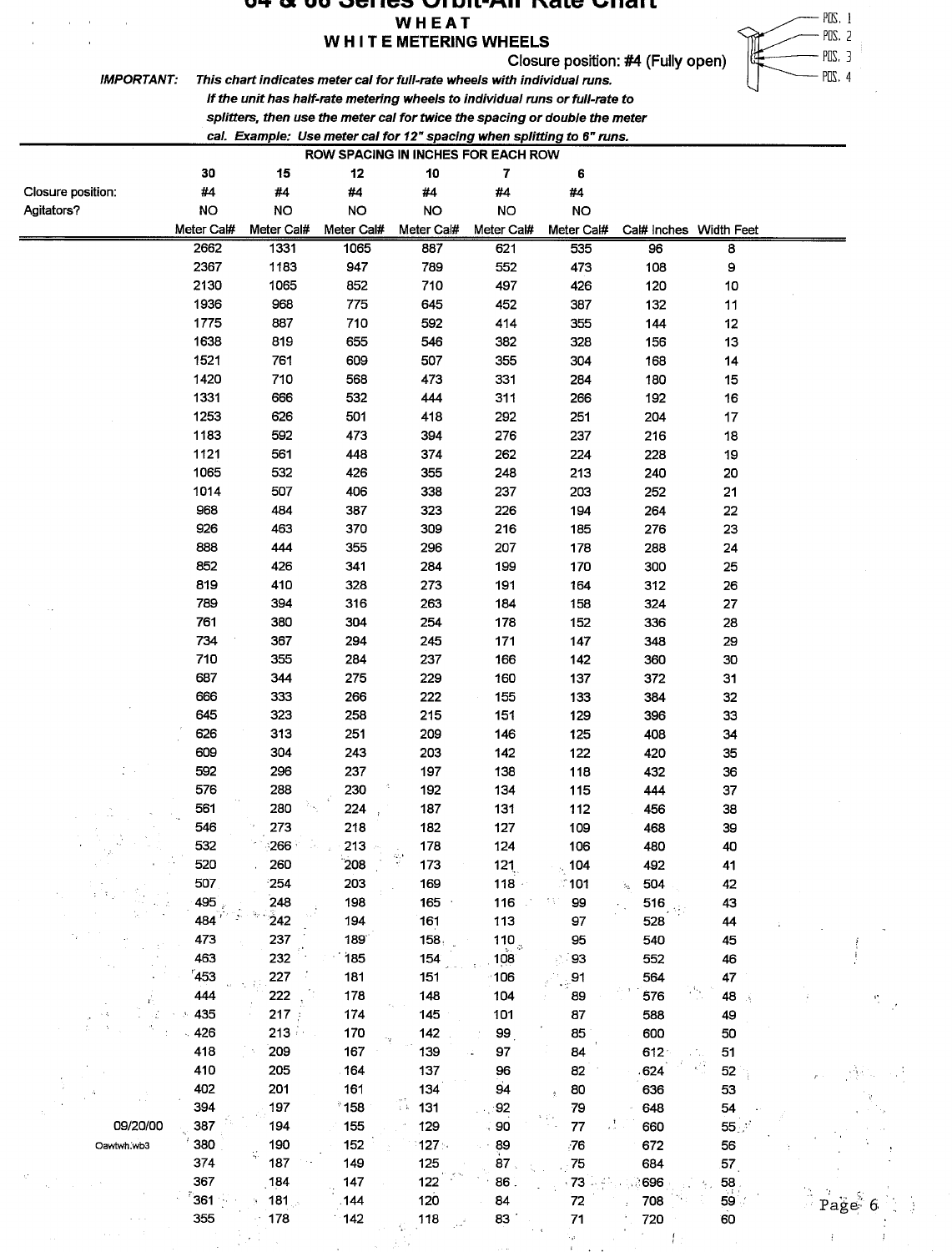

## 64 & 66 Series Orbit-Air Applicator

Closure position: #4 (Fully Open)

|            |                |            | <b>White Rice</b>         |            |                 |            |          |
|------------|----------------|------------|---------------------------|------------|-----------------|------------|----------|
|            |                |            | <b>Red Metering Wheel</b> |            |                 |            | Width    |
|            | ENER<br>P<br>O |            | SPACING                   | O F<br>DRI |                 | Inches     | in feet  |
| 30         | 15             | 12         | 10                        | 7.5        | $\underline{6}$ | of Impl.   | of Impl. |
| <b>MET</b> | ER<br>CAL      | NUMBER     | F<br>OR                   | RAVEN      | 600             |            |          |
| 1405       | 703            | 562        | 468                       | 351        | 281             | 180        | 15       |
| 1317       | 659            | 527        | 439                       | 329        | 263             | 192        | 16       |
| 1240       | 620            | 496        | 413                       | 310        | 248             | 204        | 17       |
| 1171       | 585            | 468        | 390                       | 293        | 234             | 216        | 18       |
| 1109       | 555            | 444        | 370                       | 277        | 222             | 228        | 19       |
| 1054       | 527            | 422        | 351                       | 263        | 211             | 240        | 20       |
| 1004       | 502            | 401        | 335                       | 251        | 201             | 252        | 21       |
| 958        | 479            | 383        | 319                       | 239        | 192             | 264        | 22       |
| 916        | 458            | 367        | 305                       | 229        | 183             | 276        | 23       |
| 878        | 439            | 351        | 293                       | 220        | 176             | 288        | 24       |
| 843        | 421            | 337        | 281                       | 211        | 169             | 300        | 25       |
| 811        | 405            | 324        | 270                       | 203        | 162             | 312        | 26       |
| 781        | 390            | 312        | 260                       | 195        | 156             | 324        | 27       |
| 753        | 376            | 301        | 251                       | 188        | 151             | 336        | 28       |
| 727        | 363            | 291        | 242                       | 182        | 145             | 348        | 29       |
| 702        | 351            | 281        | 234                       | 176        | 141             | 360        | 30       |
| 680        | 340            | 272        | 227                       | 170        | 136             | 372        | 31       |
| 659        | 329            | 263        | 220                       | 165        | 132             | 384        | 32       |
| 639        | 319            | 255        | 213                       | 160        | 128             | 396        | 33       |
| 620        | 310            | 248        | 207                       | 155        | 124             | 408        | 34       |
| 602        | 301            | 241        | 201                       | 151        | 120             | 420        | 35       |
| 585        | 293            | 234        | 195                       | 146        | 117             | 432        | 36       |
| 570        | 285            | 228        | 190                       | 142        | 114             | 444        | 37       |
| 555        | 277            | 222        | 185                       | 139        | 111             | 456        | 38       |
| 540        | 270            | 216        | 180                       | 135        | 108             | 468        | 39       |
| 527        | 263            | 211        | 176                       | 132        | 105             | 480        | 40       |
| 514        | 257            | 206        | 171                       | 129        | 103             | 492        | 41       |
| 502        | 251            | 201        | 167                       | 125        | 100             | 504        | 42       |
| 490        | 245            | 196        | 163                       | 123        | 98              | 516        | 43       |
| 479        | 239            | 192        | 160                       | 120        | 96              | 528        | 44       |
| 468        | 234            | 187        | 156                       | 117        | 94              | 540        | 45       |
| 458<br>448 | 229<br>224     | 183<br>179 | 153<br>149                | 115<br>112 | 92<br>90        | 552<br>564 | 46<br>47 |
| 439        | 220            | 176        | 146                       | 110        | 88              | 576        | 48       |
| 430        | 215            | 172        | 143                       | 108        | 86              | 588        | 49       |
| 422        | 211            | 169        | 141                       | 105        | 84              | 600        | 50       |
| 413        | 207            | 165        | 138                       | 103        | 83              | 612        | 51       |
| 405        | 203            | 162        | 135                       | 101        | 81              | 624        | 52       |
| 398        | 199            | 159        | 133                       | 99         | 80              | 636        | 53       |
| 390        | 195            | 156        | 130                       | 98         | 78              | 648        | 54       |
| 383        | 192            | 153        | 128                       | 96         | 77              | 660        | 55       |
| 376        | 188            | 151        | 125                       | 94         | 75              | 672        | 56       |
| 370        | 185            | 148        | 123                       | 92         | 74              | 684        | 57       |
| 363        | 182            | 145        | 121                       | 91         | 73              | 696        | 58       |
| 357        | 179            | 143        | 119                       | 89         | 71              | 708        | 59       |
| 351        | 176            | 141        | 117                       | 88         | 70              | 720        | 60       |
|            |                |            |                           |            |                 |            |          |

لتعار

 $\hat{\boldsymbol{\epsilon}}$ 

 $\alpha$  is  $\alpha$  .

 $\mathcal{A}$ 

 $\bar{\ell}$ 

 $\lambda$ 

 $\overline{1}$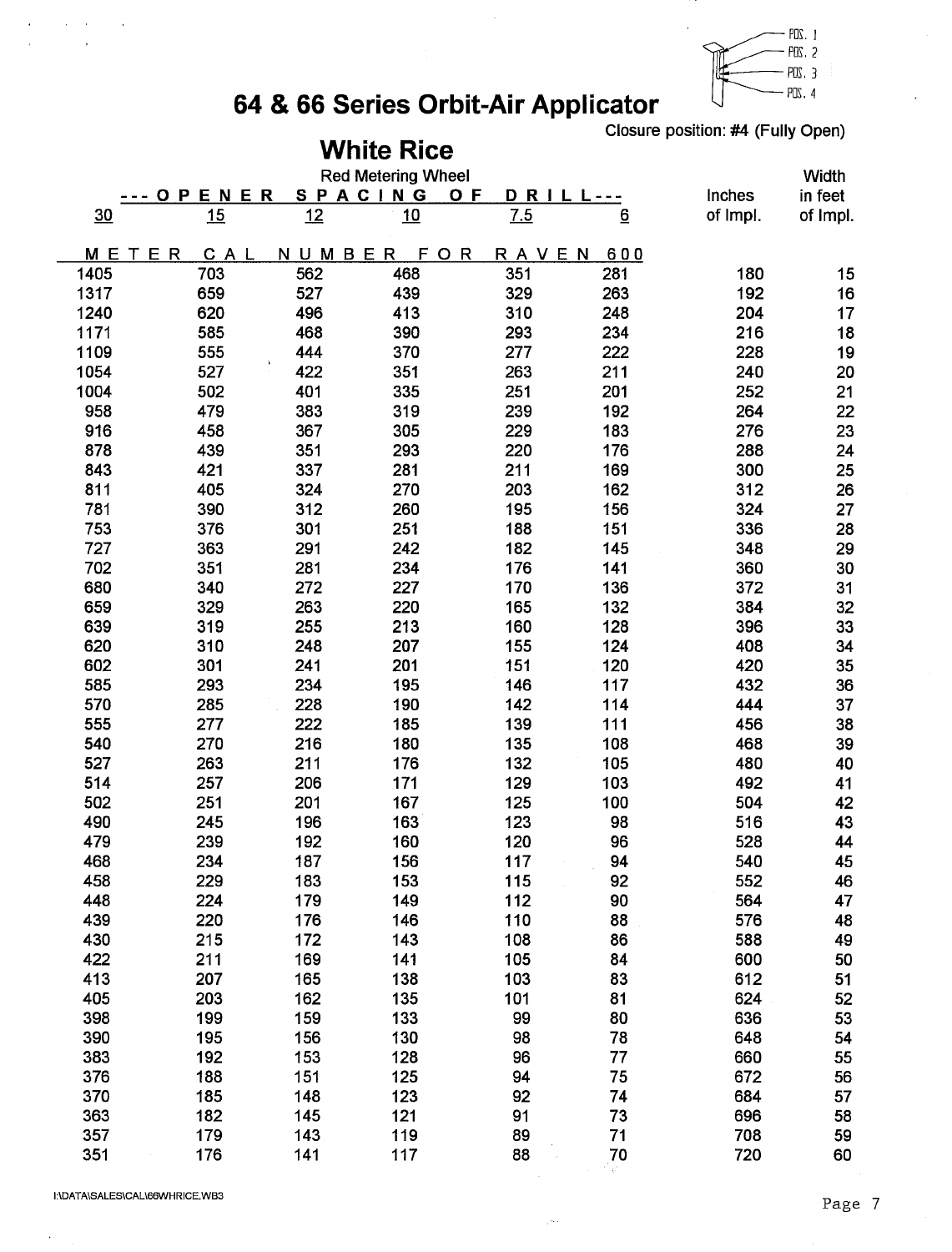### **SEED-BROADCAST APPLICATION 24" TUBE OR DEFLECTOR SPACING**

| <b>SEED</b>         | PARK KEN.<br><b>BLUEGRASS</b> | CANOLA<br>Canadian | <b>ALFALFA</b> |             |              | rus, z<br>$PUS.$ 3<br>POS.4 |
|---------------------|-------------------------------|--------------------|----------------|-------------|--------------|-----------------------------|
| M. WHEELS:          | <b>BLACK</b>                  | <b>BLACK</b>       | <b>BLACK</b>   |             |              |                             |
| ++ Closure Position | #2                            | #2                 | #2             |             |              | <b>Closure Positions</b>    |
| <b>AGITATORS?</b>   | NO                            | NO                 | NO             |             | IMPL.        |                             |
|                     | <b>METER</b>                  | <b>METER</b>       | <b>METER</b>   | <b>BOOM</b> | <b>WIDTH</b> |                             |
|                     | CAL#                          | CAL#               | CAL#           | CAL#        | <u>FT.</u>   |                             |
|                     | 9535                          | 2846               | 2846           | 156         | 13           |                             |
|                     | 8854                          | 2643               | 2643           | 168         | 14           |                             |
|                     | 8264                          | 2467               | 2467           | 180         | 15           |                             |
|                     | 7747                          | 2313               | 2313           | 192         | 16           |                             |
|                     | 7291                          | 2176               | 2176           | 204         | $17\,$       |                             |
|                     | 6886                          | 2056               | 2056           | 216         | 18           |                             |
|                     | 6524                          | 1947               | 1947           | 228         | 19           |                             |
|                     |                               |                    |                |             |              |                             |
|                     | 6198                          | 1850               | 1850           | 240         | 20           |                             |
|                     | 5903                          | 1762               | 1762           | 252         | 21           |                             |
|                     | 5634                          | 1682               | 1682           | 264         | 22           |                             |
|                     | 5389                          | 1609               | 1609           | 276         | 23           |                             |
|                     | 5165                          | 1542               | 1542           | 288         | 24           |                             |
|                     | 4958                          | 1480               | 1480           | 300         | 25           |                             |
|                     | 4768                          | 1423               | 1423           | 312         | 26           |                             |
|                     | 4591                          | 1370               | 1370           | 324         | 27           |                             |
|                     | 4427                          | 1321               | 1321           | 336         | 28           |                             |
|                     | 4274                          | 1276               | 1276           | 348         | 29           |                             |
|                     | 4132                          | 1233               | 1233           | 360         | 30           |                             |
|                     | 3999                          | 1194               | 1194           | 372         | 31           |                             |
|                     | 3874                          | 1156               | 1156           | 384         | 32           |                             |
|                     | 3756                          | 1121               | 1121           | 396         | 33           |                             |
|                     | 3646                          | 1088               | 1088           | 408         | 34           |                             |
|                     | 3542                          | 1057               | 1057           | 420         | 35           |                             |
|                     | 3443                          | 1028               | 1028           | 432         | 36           |                             |
|                     | 3350                          | 1000               | 1000           | 444         | 37           |                             |
|                     | 3262                          | 974                | 974            | 456         | 38           |                             |
|                     | 3178                          | 949                | 949            | 468         | 39           |                             |
|                     | 3099                          | 925                | 925            | 480         | 40           |                             |
|                     | 3023                          | 902                | 902            | 492         | 41           |                             |
|                     | 2951                          | 881                | 881            | 504         | 42           |                             |
|                     | 2883                          | 860                | 860            | 516         | 43           |                             |
|                     | 2817                          | 841                | 841            | 528         | 44           |                             |
|                     | 2755                          | 822                | 822            | 540         | 45           |                             |
|                     | 2695                          | 804                | 804            | 552         | 46           |                             |
|                     | 2637                          | 787                | 787            | 564         | 47           |                             |
|                     | 2582                          | 771                | 771            | 576         | 48           |                             |
|                     | 2530                          | 755                | 755            | 588         | 49           |                             |
|                     | 2479                          | 740                | 740            | 600         | 50           |                             |
|                     | 2430                          | 725                | 725            | 612         | 51           |                             |
|                     | 2384                          | 712                | 712            | 624         | 52           |                             |
|                     | 2339                          | 698                | 698            | 636         | 53           |                             |
|                     |                               |                    | 685            | 648         | 54           |                             |
|                     | 2295                          | 685                |                |             |              |                             |
|                     | 2254                          | 673                | 673            | 660         | 55           |                             |
|                     | 2213                          | 661                | 661            | 672         | 56           |                             |
|                     | 2175                          | 649                | 649            | 684         | 57           |                             |
|                     | 2137                          | 638                | 638            | 696         | 58           |                             |
|                     | 2101                          | $-627$             | 627            | 708         | 59           |                             |
|                     | 2066                          | 617                | 617            | 720         | 60           |                             |

#### ++ NOTE! Please check to see that the Hole Closure is in the proper position.

 $\bar{z}$ 

RateCht\Raven\seed24

 $PDS.1$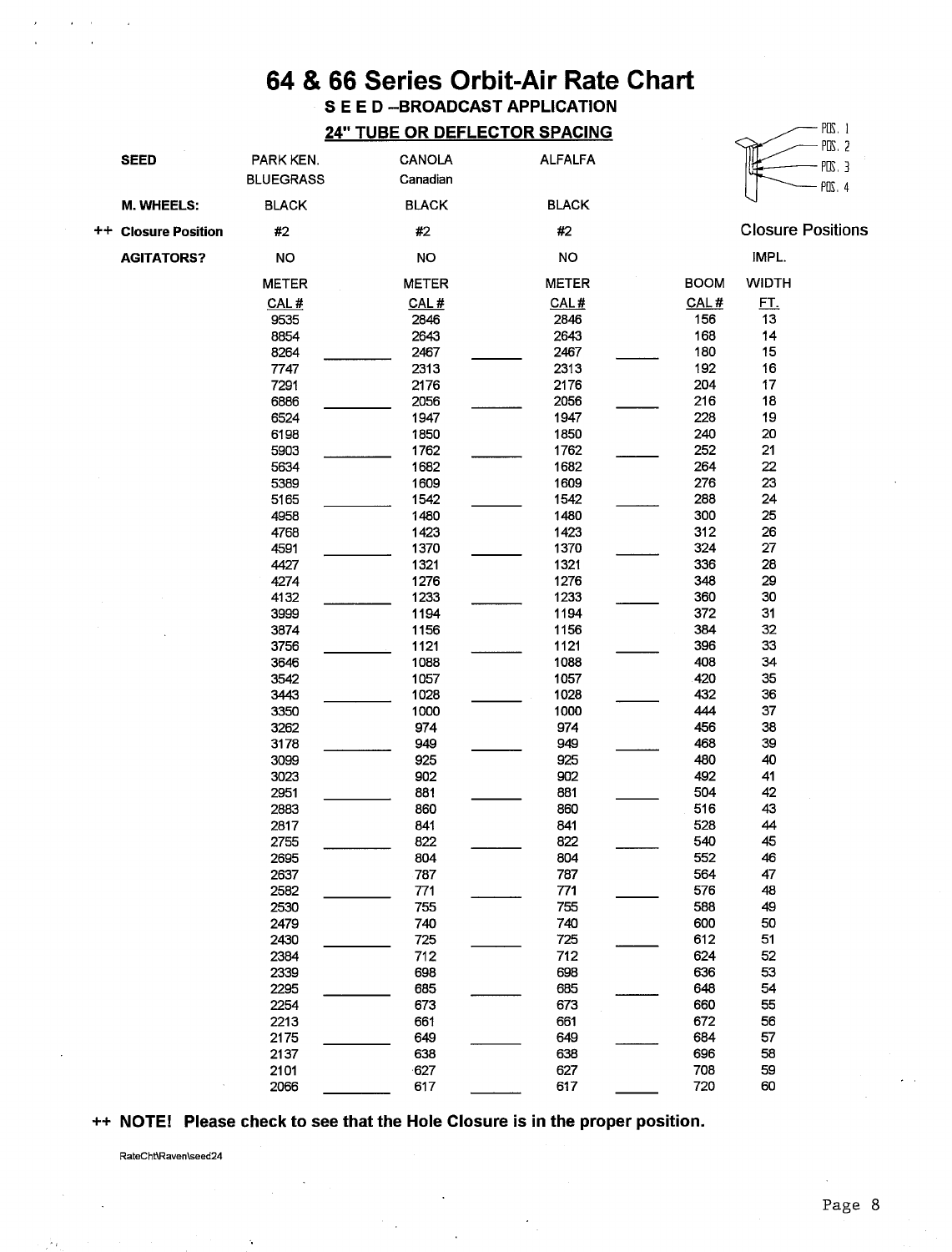### 64 & 66 Series Orbit-Air Rate Chart **SEED-BROADCAST APPLICATION 27" TUBE OR DEFLECTOR SPACING**

|             | <b>SEED</b>             | PARK KEN.<br><b>BLUEGRASS</b> | CANOLA<br>Canadian | <b>ALFALFA</b> |             |                          | POS. 2<br>$PDS.$ 3<br>POS. 4 |
|-------------|-------------------------|-------------------------------|--------------------|----------------|-------------|--------------------------|------------------------------|
|             | <b>M.WHEELS</b>         | <b>BLACK</b>                  | <b>BLACK</b>       | <b>BLACK</b>   |             |                          |                              |
| $^{\rm ++}$ | <b>Closure Position</b> | #2                            | #2                 | $\#2$          |             | <b>Closure Positions</b> |                              |
|             | <b>AGITATORS?</b>       | NO                            | <b>NO</b>          | <b>NO</b>      |             | IMPL.                    |                              |
|             |                         | <b>METER</b>                  | <b>METER</b>       | <b>METER</b>   | <b>BOOM</b> | <b>WIDTH</b>             |                              |
|             |                         | CAL#                          | CAL#               | CAL#           | CAL#        | <u>FT.</u>               |                              |
|             |                         | 8476                          | 2530               | 2530           | 156         | 13                       |                              |
|             |                         | 7871                          | 2349               | 2349           | 168         | 14                       |                              |
|             |                         | 7346                          | 2193               | 2193           | 180         | 15                       |                              |
|             |                         | 6887                          | 2056               | 2056           | 192         | 16                       |                              |
|             |                         | 6482                          | 1935               | 1935           | 204         | 17                       |                              |
|             |                         | 6122                          | 1827               | 1827           | 216         | 18                       |                              |
|             |                         | 5799                          | 1731               | 1731           | 228         | 19                       |                              |
|             |                         | 5509                          | 1645               | 1645           | 240         | 20                       |                              |
|             |                         | 5247                          | 1566               | 1566           | 252         | 21                       |                              |
|             |                         | 5009                          | 1495               | 1495           | 264         | 22                       |                              |
|             |                         | 4791                          | 1430               | 1430           | 276         | 23                       |                              |
|             |                         | 4591                          | 1370               | 1370           | 288         | 24                       |                              |
|             |                         | 4408                          | 1316               | 1316           | 300         | 25                       |                              |
|             |                         | 4238                          | 1265               | 1265           | 312         | 26                       |                              |
|             |                         | 4081                          | 1218               | 1218           | 324         | 27                       |                              |
|             |                         | 3935                          | 1175               | 1175           | 336         | 28                       |                              |
|             |                         | 3800                          | 1134               | 1134           | 348         | 29                       |                              |
|             |                         | 3673                          | 1096               | 1096           | 360         | 30                       |                              |
|             |                         | 3554                          | 1061               | 1061           | 372         | 31                       |                              |
|             |                         | 3443                          | 1028               | 1028           | 384         | 32                       |                              |
|             |                         | 3339                          | 997                | 997            | 396         | 33                       |                              |
|             |                         | 3241                          | 967                | 967            | 408         | 34                       |                              |
|             |                         | 3148                          | 940                | 940            | 420         | 35                       |                              |
|             |                         | 3061                          | 914                | 914            | 432         | 36                       |                              |
|             |                         | 2978                          | 889                | 889            | 444         | 37                       |                              |
|             |                         | 2900                          | 866                | 866            | 456         | 38                       |                              |
|             |                         | 2825                          | 843                | 843            | 468         | 39                       |                              |
|             |                         | 2755                          | 822                | 822            | 480         | 40                       |                              |
|             |                         | 2688                          | 802                | 802            | 492         | 41                       |                              |
|             |                         | 2624                          | 783                | 783            | 504         | 42                       |                              |
|             |                         | 2563                          | 765                | 765            | 516         | 43                       |                              |
|             |                         | 2504                          | 747                | 747            | 528         | 44                       |                              |
|             |                         | 2449                          | 731                | 731            | 540         | 45                       |                              |
|             |                         | 2395                          | 715                | 715            | 552         | 46                       |                              |
|             |                         | 2344                          | 700                | 700            | 564         | 47                       |                              |
|             |                         | 2296                          | 685                | 685            | 576         | 48                       |                              |
|             |                         | 2249                          | 671                | 671            | 588         | 49                       |                              |
|             |                         | 2204                          | 658                | 658            | 600         | 50                       |                              |
|             |                         | 2161                          | 645                | 645            | 612         | 51                       |                              |
|             |                         | 2119                          | 632                | 632            | 624         | 52                       |                              |
|             |                         | 2079                          | 621                | 621            | 636         | 53                       |                              |
|             |                         | 2041                          | 609                | 609            | 648         | 54                       |                              |
|             |                         | 2003                          | 598                | 598            | 660         | 55                       |                              |
|             |                         | 1968                          | 587                | 587            | 672         | 56                       |                              |
|             |                         | 1933                          | 577                | 577            | 684         | 57                       |                              |
|             |                         | 1900                          | 567                | 567            | 696         | 58                       |                              |
|             |                         | 1868                          | 557                | 557            | 708         | 59                       |                              |
|             |                         | 1836                          | 548                | 548            | 720         | 60                       |                              |

++ NOTE! Please check to see that the Hole Closure is in the proper position.

**美国的一个人** 

RateCht\RAVEN\SE\_D27.WB3

(1) 的复数精神的人物

 $-$  POS. 1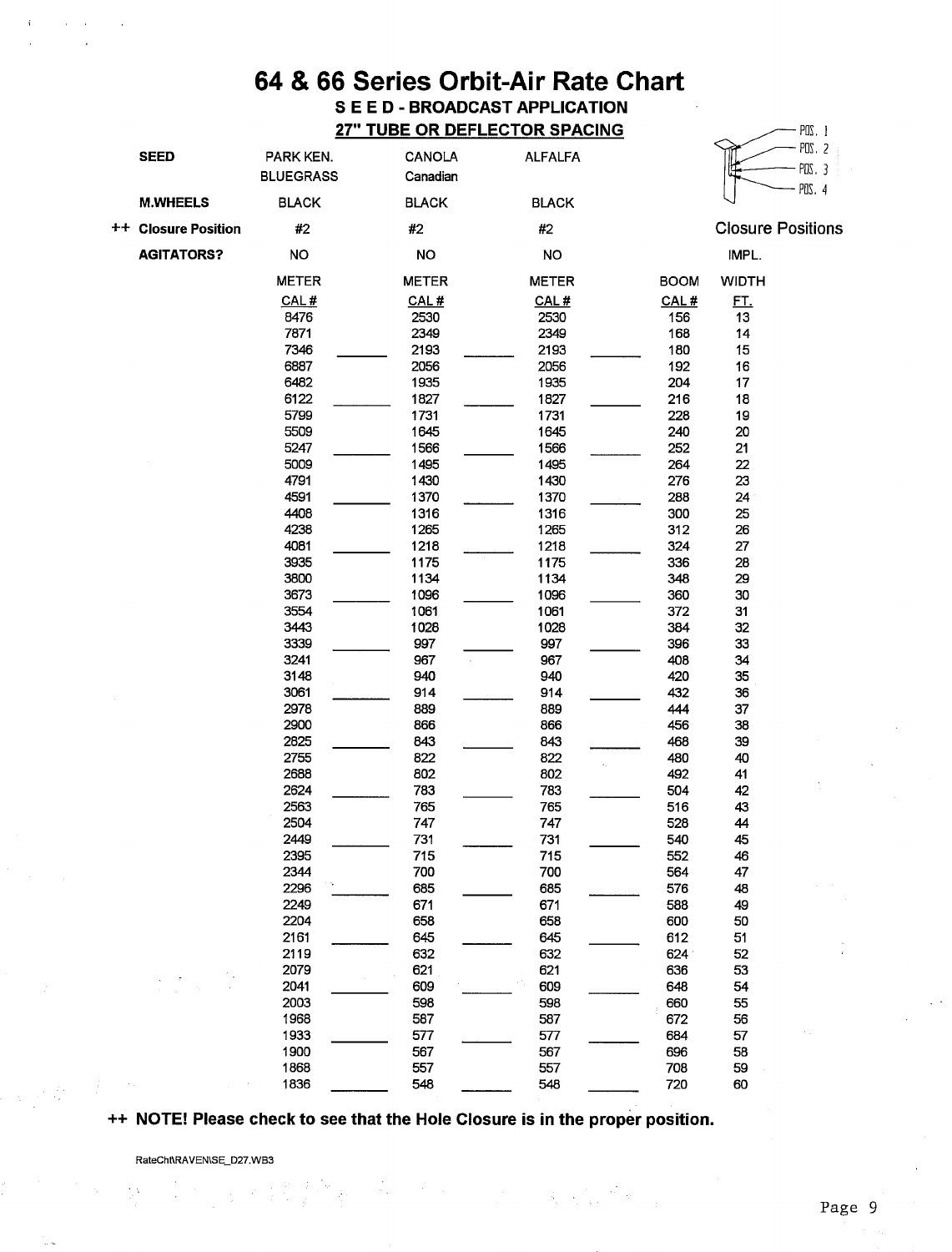S E E D - BROADCAST APPLICATION

#### **30" TUBE OR DEFLECTOR SPACING**

|                         |                                                                                                                                                                                                                                                                                                                                                      | <b>30" TUBE OR DEFLECTOR SPACING</b>                                                                                                                                                                                                                                                                                        |                                                                                                                                                                                                                                                                                                                             |                                                                                                                                                                                                                                                                                                            |                                                                                                                                                                                                                                                                        | $PUS.$ 3 |
|-------------------------|------------------------------------------------------------------------------------------------------------------------------------------------------------------------------------------------------------------------------------------------------------------------------------------------------------------------------------------------------|-----------------------------------------------------------------------------------------------------------------------------------------------------------------------------------------------------------------------------------------------------------------------------------------------------------------------------|-----------------------------------------------------------------------------------------------------------------------------------------------------------------------------------------------------------------------------------------------------------------------------------------------------------------------------|------------------------------------------------------------------------------------------------------------------------------------------------------------------------------------------------------------------------------------------------------------------------------------------------------------|------------------------------------------------------------------------------------------------------------------------------------------------------------------------------------------------------------------------------------------------------------------------|----------|
| SEED                    | PARK KEN.<br><b>BLUGRASS</b>                                                                                                                                                                                                                                                                                                                         | <b>CANOLA</b><br>Canadian                                                                                                                                                                                                                                                                                                   | <b>ALFALFA</b>                                                                                                                                                                                                                                                                                                              |                                                                                                                                                                                                                                                                                                            |                                                                                                                                                                                                                                                                        | POS. 4   |
| <b>M.WHEELS</b>         | <b>BLACK</b>                                                                                                                                                                                                                                                                                                                                         | <b>BLACK</b>                                                                                                                                                                                                                                                                                                                | <b>BLACK</b>                                                                                                                                                                                                                                                                                                                |                                                                                                                                                                                                                                                                                                            | <b>Closure Positions</b>                                                                                                                                                                                                                                               |          |
| <b>Closure Position</b> | #2                                                                                                                                                                                                                                                                                                                                                   | #2                                                                                                                                                                                                                                                                                                                          | #2                                                                                                                                                                                                                                                                                                                          |                                                                                                                                                                                                                                                                                                            |                                                                                                                                                                                                                                                                        |          |
| <b>AGITATORS?</b>       | <b>NO</b>                                                                                                                                                                                                                                                                                                                                            | NO                                                                                                                                                                                                                                                                                                                          | NO                                                                                                                                                                                                                                                                                                                          |                                                                                                                                                                                                                                                                                                            | IMPL.                                                                                                                                                                                                                                                                  |          |
|                         | METER                                                                                                                                                                                                                                                                                                                                                | <b>METER</b>                                                                                                                                                                                                                                                                                                                | <b>METER</b>                                                                                                                                                                                                                                                                                                                | <b>BOOM</b>                                                                                                                                                                                                                                                                                                | <b>WIDTH</b>                                                                                                                                                                                                                                                           |          |
|                         | CAL#<br>7960<br>7391<br>6899<br>6468<br>6087<br>5749<br>5446<br>5174<br>4928<br>4704<br>4499<br>4312<br>4139<br>3980<br>3833<br>3696<br>3568<br>3449<br>3338<br>3234<br>3136<br>3044<br>2957<br>2874<br>2797<br>2723<br>2653<br>2587<br>2524<br>2464<br>2407<br>2352<br>2300<br>2250<br>2202<br>2156<br>2112<br>2070<br>2029<br>1990<br>1952<br>1916 | CAL#<br>2277<br>2114<br>1973<br>1850<br>1741<br>1644<br>1558<br>1480<br>1410<br>1345<br>1287<br>1233<br>1184<br>1138<br>1096<br>1057<br>1021<br>987<br>955<br>925<br>897<br>871<br>846<br>822<br>800<br>779<br>759<br>740<br>722<br>705<br>688<br>673<br>658<br>643<br>630<br>617<br>604<br>592<br>580<br>569<br>559<br>548 | CAL#<br>2277<br>2114<br>1973<br>1850<br>1741<br>1644<br>1558<br>1480<br>1410<br>1345<br>1287<br>1233<br>1184<br>1138<br>1096<br>1057<br>1021<br>987<br>955<br>925<br>897<br>871<br>846<br>822<br>800<br>779<br>759<br>740<br>722<br>705<br>688<br>673<br>658<br>643<br>630<br>617<br>604<br>592<br>580<br>569<br>559<br>548 | CAL#<br>156<br>168<br>180<br>192<br>204<br>216<br>228<br>240<br>252<br>264<br>276<br>288<br>300<br>312<br>324<br>336<br>348<br>360<br>372<br>384<br>396<br>408<br>420<br>432<br>444<br>456<br>468<br>480<br>492<br>504<br>516<br>528<br>540<br>552<br>564<br>576<br>588<br>600<br>612<br>624<br>636<br>648 | <u>ЕТ.</u><br>13<br>14<br>15<br>16<br>17<br>18<br>19<br>20<br>21<br>22<br>23<br>24<br>25<br>26<br>27<br>28<br>29<br>30<br>31<br>32<br>33<br>34<br>35<br>36<br>37<br>38<br>39<br>40<br>41<br>42<br>43<br>44<br>45<br>46<br>47<br>48<br>49<br>50<br>51<br>52<br>53<br>54 |          |
|                         | 1881<br>1848                                                                                                                                                                                                                                                                                                                                         | 538<br>529                                                                                                                                                                                                                                                                                                                  | 538<br>529                                                                                                                                                                                                                                                                                                                  | 660<br>672                                                                                                                                                                                                                                                                                                 | 55<br>56                                                                                                                                                                                                                                                               |          |
|                         | 1815                                                                                                                                                                                                                                                                                                                                                 | 519                                                                                                                                                                                                                                                                                                                         | 519                                                                                                                                                                                                                                                                                                                         | 684                                                                                                                                                                                                                                                                                                        | 57                                                                                                                                                                                                                                                                     |          |
|                         | 1784<br>1754                                                                                                                                                                                                                                                                                                                                         | 510<br>502                                                                                                                                                                                                                                                                                                                  | 510<br>502                                                                                                                                                                                                                                                                                                                  | 696<br>708                                                                                                                                                                                                                                                                                                 | 58<br>59                                                                                                                                                                                                                                                               |          |
|                         | 1725                                                                                                                                                                                                                                                                                                                                                 | 493                                                                                                                                                                                                                                                                                                                         | 493                                                                                                                                                                                                                                                                                                                         | 720                                                                                                                                                                                                                                                                                                        | 60                                                                                                                                                                                                                                                                     |          |

### ++ NOTE! Please check to see that the Hole Closure is in the proper position.

RateCht\Raven\seed30.wb3

 $\Lambda$  .

 $\sim 10^{-10}$  km

 $\sim$ 

 $++$ 

 $PIS.$  1

 $PUS. 2$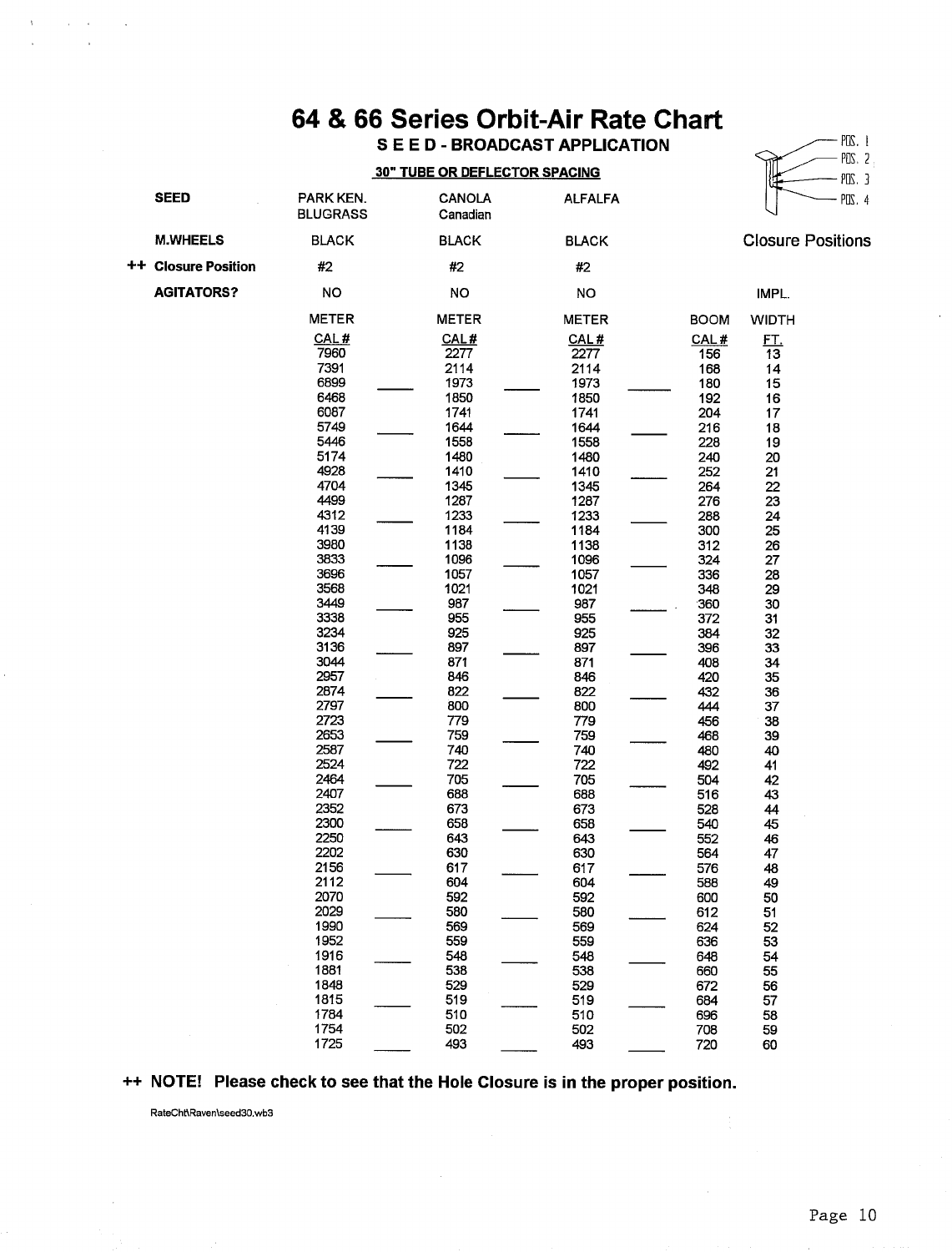## 64 & 66 Orbit-Air Rate Chart



**METERING WHEEL COLOR RED METERING WHEEL SIZE**  $1 - 1/4"$ **METERING GATE POSITION** #4 OPEN DEFLECTOR SPACING  $30"$ 

**Closure Positions** 

#### DENSITY OF FERTILIZER

 $\mathbf{E}(\mathbf{r})$  and  $\mathbf{r}$  are  $\mathbf{r}$  and  $\mathbf{r}$  $\sim 10^{11}$  km

 $\bar{\lambda}$ 

|           |              |     |            |                |     |            |     |              |           |                  |           | <b>BOOM</b>   |
|-----------|--------------|-----|------------|----------------|-----|------------|-----|--------------|-----------|------------------|-----------|---------------|
| <u>48</u> | 50           | 52  | $54 -$     | 56             | 58  | 60         | 62  | 64           | <u>66</u> | 68               | <u>70</u> | CAL           |
|           | <b>METER</b> |     | <b>CAL</b> | <b>NUMBERS</b> |     | <b>FOR</b> |     | <b>ABOVE</b> |           | <b>DENSITIES</b> |           | <b>INCHES</b> |
| 660       | 643          | 627 | 610        | 594            | 577 | 561        | 544 | 528          | 511       | 495              | 478       | 240           |
| 629       | 613          | 597 | 581        | 566            | 550 | 534        | 518 | 503          | 487       | 471              | 455       | 252           |
| 600       | 585          | 570 | 555        | 540            | 525 | 510        | 495 | 480          | 465       | 450              | 435       | 264           |
| 574       | 560          | 545 | 531        | 516            | 502 | 488        | 473 | 459          | 444       | 430              | 416       | 276           |
| 550       | 536          | 522 | 509        | 495            | 481 | 467        | 453 | 440          | 426       | 412              | 398       | 288           |
| 528       | 515          | 502 | 488        | 475            | 462 | 449        | 435 | 422          | 409       | 396              | 382       | 300           |
| 508       | 495          | 482 | 470        | 457            | 444 | 431        | 419 | 406          | 393       | 380              | 368       | 312           |
| 489       | 477          | 464 | 452        | 440            | 428 | 415        | 403 | 391          | 379       | 366              | 354       | 324           |
| 471       | 460          | 448 | 436        | 424            | 412 | 401        | 389 | 377          | 365       | 353              | 341       | 336           |
| 455       | 444          | 432 | 421        | 410            | 398 | 387        | 375 | 364          | 352       | 341              | 330       | 348           |
| 440       | 429          | 418 | 407        | 396            | 385 | 374        | 363 | 352          | 341       | 330              | 319       | 360           |
| 426       | 415          | 404 | 394        | 383            | 372 | 362        | 351 | 340          | 330       | 319              | 308       | 372           |
| 413       | 402          | 392 | 381        | 371            | 361 | 350        | 340 | 330          | 319       | 309              | 299       | 384           |
| 400       | 390          | 380 | 370        | 360            | 350 | 340        | 330 | 320          | 310       | 300              | 290       | 396           |
| 388       | 379          | 369 | 359        | 349            | 340 | 330        | 320 | 310          | 301       | 291              | 281       | 408           |
| 377       | 368          | 358 | 349        | 339            | 330 | 320        | 311 | 302          | 292       | 283              | 273       | 420           |
| 367       | 357          | 348 | 339        | 330            | 321 | 312        | 302 | 293          | 284       | 275              | 266       | 432           |
| 357       | 348          | 339 | 330        | 321            | 312 | 303        | 294 | 285          | 276       | 267              | 258       | 444           |
| 347       | 339          | 330 | 321        | 313            | 304 | 295        | 286 | 278          | 269       | 260              | 252       | 456           |
| 338       | 330          | 321 | 313        | 305            | 296 | 288        | 279 | 271          | 262       | 254              | 245       | 468           |
| 330       | 322          | 313 | 305        | 297            | 289 | 280        | 272 | 264          | 256       | 247              | 239       | 480           |
| 322       | 314          | 306 | 298        | 290            | 282 | 274        | 265 | 257          | 249       | 241              | 233       | 492           |
| 314       | 306          | 299 | 291        | 283            | 275 | 267        | 259 | 251          | 243       | 235              | 228       | 504           |
| 307       | 299          | 292 | 284        | 276            | 268 | 261        | 253 | 245          | 238       | 230              | 222       | 516           |
| 300       | 292          | 285 | 277        | 270            | 262 | 255        | 247 | 240          | 232       | 225              | 217       | 528           |
| 293       | 286          | 279 | 271        | 264            | 257 | 249        | 242 | 235          | 227       | 220              | 212       | 540           |
| 287       | 280          | 273 | 265        | 258            | 251 | 244        | 237 | 229          | 222       | 215              | 208       | 552           |
| 281       | 274          | 267 | 260        | 253            | 246 | 239        | 232 | 225          | 217       | 210              | 203       | 564           |
| 275       | 268          | 261 | 254        | 247            | 241 | 234        | 227 | 220          | 213       | 206              | 199       | 576           |
| 269       | 263          | 256 | 249        | 242            | 236 | 229        | 222 | 215          | 209       | 202              | 195       | 588           |
| 264       | 257          | 251 | 244        | 238            | 231 | 224        | 218 | 211          | 204       | 198              | 191       | 600           |
| 259       | 252          | 246 | 239        | 233            | 226 | 220        | 213 | 207          | 200       | 194              | 187       | 612           |
| 254       | 247          | 241 | 235        | 228            | 222 | 216        | 209 | 203          | 197       | 190              | 184       | 624           |
| 249       | 243          | 237 | 230        | 224            | 218 | 212        | 205 | 199          | 193       | 187              | 180       | 636           |
| 244       | 238          | 232 | 226        | 220            | 214 | 208        | 202 | 195          | 189       | 183              | 177       | 648           |
| 240       | 234          | 228 | 222        | 216            | 210 | 204        | 198 | 192          | 186       | 180              | 174       | 660           |
| 236       | 230          | 224 | 218        | 212            | 206 | 200        | 194 | 188          | 183       | 177              | 171       | 672           |
| 232       | 226          | 220 | 214        | 208            | 203 | 197        | 191 | 185          | 179       | 174              | 168       | 684           |
| 228       | 222          | 216 | 210        | 205            | 199 | 193        | 188 | 182          | 176       | 171              | 165       | 696           |
| 224       | 218          | 213 | 207        | 201            | 196 | 190        | 184 | 179          | 173       | 168              | 162       | 708           |
| 220       | 214          | 209 | 203        | 198            | 192 | 187        | 181 | 176          | 170       | 165              | 159       | 720           |

 $\hat{m}^{(k')}$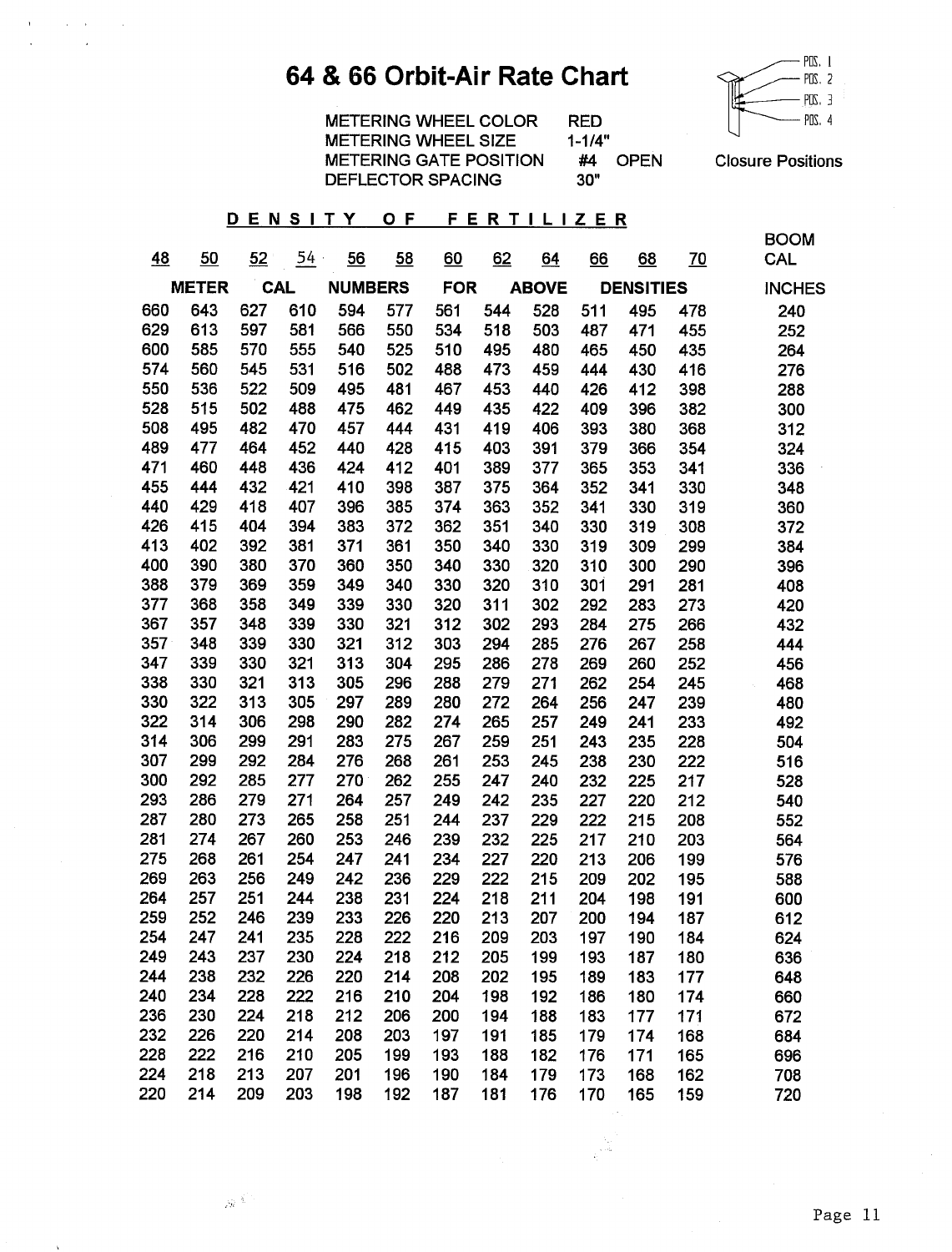

64 & 66 Series Orbit-Air Rate Chart

 $\alpha = \alpha$ 

 $\ddot{\phantom{1}}$ 

 $\sim$ 

 $\sim$ 

J.

METERING WHEEL COLOR METERING WHEEL SIZE **CLOSURE POSITION** DEFLECTOR SPACING

**RED**  $2"$ #4 OPEN  $30"$ 

**Closure Positions** 

**Boom** 

|     | ----- |     | R |     |  |     | $\overline{\phantom{a}}$ |  | -- | . . |  | . . | $\sim$<br>-------------- |  |
|-----|-------|-----|---|-----|--|-----|--------------------------|--|----|-----|--|-----|--------------------------|--|
| --- |       | ___ |   | ___ |  | ___ |                          |  |    |     |  |     |                          |  |

| 48         | 50         | 52           | 54         | 56             | 58         | 60          | 62           | 64         | 66               | 68         | 70          | <b>CAL</b>    |
|------------|------------|--------------|------------|----------------|------------|-------------|--------------|------------|------------------|------------|-------------|---------------|
|            |            | <b>METER</b> | <b>CAL</b> | <b>NUMBERS</b> |            | <b>FOR</b>  | <b>ABOVE</b> |            | <b>DENSITIES</b> |            |             | <b>INCHES</b> |
| 412        | 402        | 391          | 381        | 371            | 361        | 350         | 340          | 330        | 320              | 309        | 299         | 240           |
| 392        | 383        | 373          | 363        | 353            | 343        | 334         | 324          | 314        | 304              | 295        | 285         | 252           |
| 375        | 365        | 356          | 347        | 337            | 328        | 319         | 309          | 300        | 290              | 281        | 272         | 264           |
| 358        | 349        | 340          | 331        | 323            | 314        | 305         | 296          | 287        | 278              | 269        | 260         | 276           |
| 343        | 335        | 326          | 318        | 309            | 301        | 292         | 283          | 275        | 266              | 258        | 249         | 288           |
| 330        | 321        | 313          | 305        | 297            | 289        | 280         | 272          | 264        | 256              | 247        | 239         | 300           |
| 317        | 309        | 301          | 293        | 285            | 277        | 270         | 262          | 254        | 246              | 238        | 230         | 312           |
| 305        | 298        | 290          | 282        | 275            | 267        | 260         | 252          | 244        | 237              | 229        | 221         | 324           |
| 294        | 287        | 280          | 272        | 265            | 258        | 250         | 243          | 236        | 228              | 221        | 214         | 336           |
| 284        | 277        | 270          | 263        | 256            | 249        | 242         | 235          | 227        | 220              | 213        | 206         | 348           |
| 275        | 268        | 261          | 254        | 247            | 240        | 234         | 227          | 220        | 213              | 206        | 199         | 360           |
| 266        | 259        | 253          | 246        | 239            | 233        | 226         | 219          | 213        | 206              | 200        | 193         | 372           |
| 257        | 251        | 245          | 238        | 232            | 225        | 219         | 213          | 206        | 200              | 193        | 187         | 384           |
| 250        | 243        | 237          | 231        | 225            | 219        | 212         | 206          | 200        | 194              | 187        | 181         | 396           |
| 242        | 236        | 230          | 224        | 218            | 212        | 206         | 200          | 194        | 188              | 182        | 176         | 408           |
| 235        | 230        | 224          | 218        | 212            | 206        | 200         | 194          | 188        | 183              | 177        | 171         | 420           |
| 229        | 223        | 217          | 212        | 206            | 200        | 195         | 189          | 183        | 178              | 172        | 166         | 432           |
| 223        | 217        | 212          | 206        | 200            | 195        | 189         | 184          | 178        | 173              | 167        | 162         | 444           |
| 217        | 211        | 206          | 201        | 195            | 190        | 184         | 179          | 174        | 168              | 163        | 157         | 456           |
| 211        | 206        | 201          | 195        | 190            | 185        | 180         | 174          | 169        | 164              | 159        | 153         | 468           |
| 206        | 201        | 196          | 191        | 185            | 180        | 175         | 170          | 165        | 160              | 155        | 150         | 480           |
| 201        | 196        | 191          | 186        | 181            | 176        | 171         | 166          | 161        | 156              | 151        | 146         | 492           |
| 196        | 191        | 186          | 182        | 177            | 172        | 167         | 162          | 157        | 152              | 147        | 142         | 504           |
| 192        | 187        | 182          | 177        | 173            | 168        | 163         | 158          | 153        | 149              | 144        | 139         | 516           |
| 187        | 183        | 178          | 173        | 169            | 164        | 159         | 155          | 150        | 145              | 141        | 136         | 528           |
| 183        | 179        | 174          | 169        | 165            | 160        | 156         | 151          | 147        | 142              | 137        | 133         | 540           |
| 179        | 175        | 170          | 166        | 161            | 157        | 152         | 148          | 143        | 139              | 134        | 130         | 552           |
| 175        | 171        | 167          | 162        | 158            | 153        | 149         | 145          | 140        | 136              | 132        | 127         | 564           |
| 172        | 167        | 163          | 159        | 155            | 150        | 146         | 142          | 137        | 133              | 129        | 125         | 576           |
| 168        | 164        | 160          | 156        | 151            |            | $147 - 143$ | 139          | 135        | 130              | 126        | 122         | 588           |
| 165        | 161        | 157          | 152        | 148            | 144        | 140         | 136          | 132        | 128              | 124        | 120         | 600           |
| 162        | 158        | 154          | 149        | 145            | 141        | 137         | 133          | 129        | 125              | 121        | 117         | 612           |
| 158        | 155        | 151          | 147        | 143            | 139        | 135         | 131          | 127        | 123              | 119        | 115         | 624           |
| 155        | 152        | 148          | 144        | 140            | 136        | 132         | 128          | 124        | 121              | 117        | 113         | 636           |
| 153        | 149        | 145          | 141        | 137            | 134        | 130         | 126          | 122        | 118              | 115        | 111         | 648           |
| 150        | 146        | 142          | 139        | 135            | 131        | 127         | 124          | 120        | 116              | 112        | 109         | 660           |
| 147        | 143        | 140          | 136        | 132            | 129        | 125         | 121          | 118        | 114              | 110        | 107         | 672           |
| 145<br>142 | 141<br>139 | 137<br>135   | 134        | 130<br>128     | 127<br>124 | 123         | 119<br>117   | 116        | 112              | 109        | 105         | 684           |
| 140        | 136        | 133          | 131<br>129 | 126            | 122        | 121<br>119  |              | 114        | 110<br>108       | 107        | 103         | 696           |
| 137        | 134        | 130          | 127        | 124            | 120        | 117         | 115<br>113.  | 112<br>110 | 107              | 105<br>103 | 101<br>100. | 708<br>720.   |
|            |            |              |            |                |            |             |              |            |                  |            |             |               |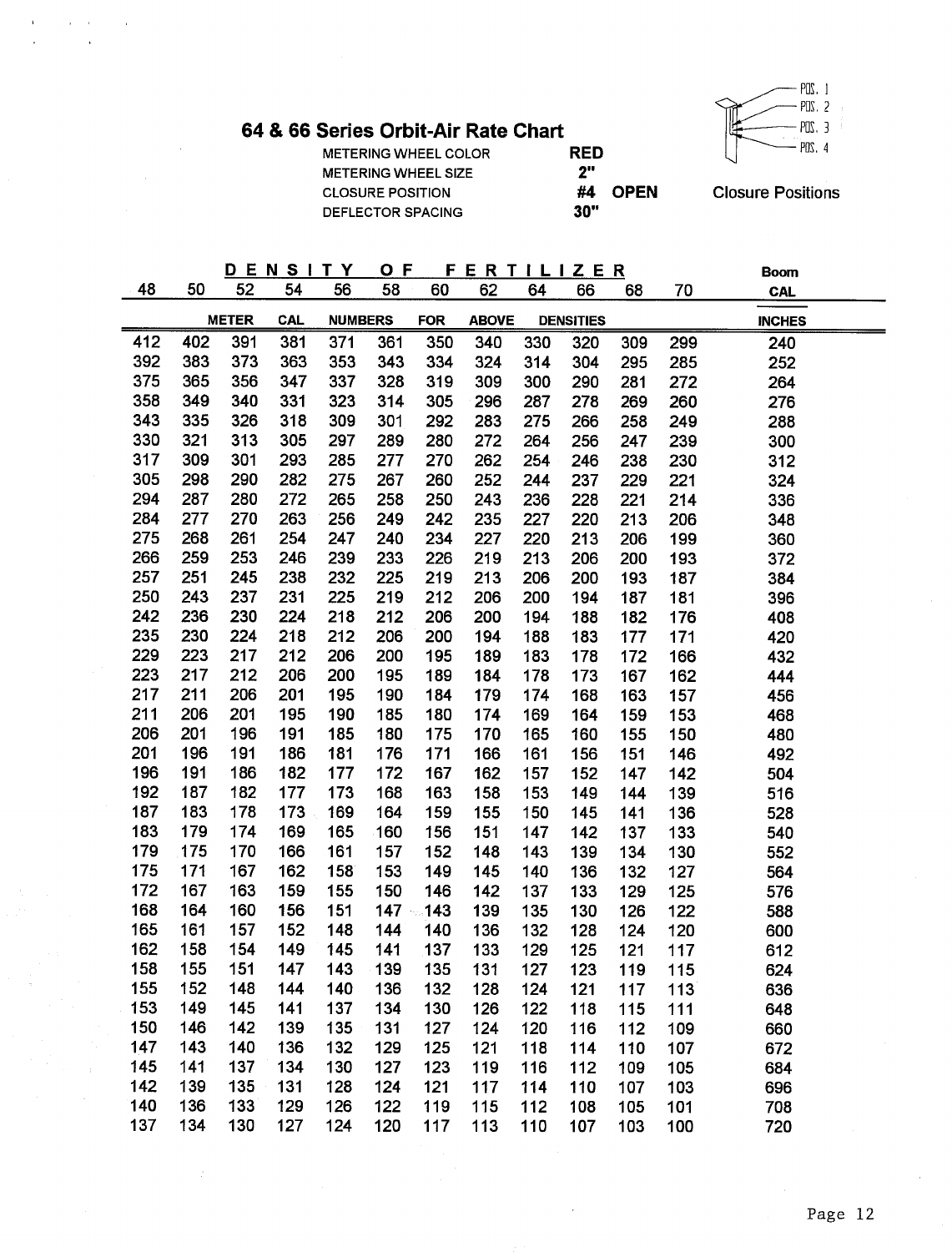$\ddot{\phantom{a}}$ 



METERING WHEEL COLOR METERING WHEEL SIZE **CLOSURE POSITION** DEFLECTOR SPACING

 $\mathcal{L}^{\mathcal{L}}(\mathbf{A})=\mathbf{A}^{\mathcal{L}}(\mathbf{A})$  , where  $\mathcal{L}^{\mathcal{L}}(\mathbf{A})$ 

 $\sim$ 

 $\gamma_{\rm g}$ 

 $\bar{1}$ 

|               | кате Спап   |  |
|---------------|-------------|--|
| <b>YELLOW</b> |             |  |
| $1 - 1/4"$    |             |  |
| #4            | <b>OPEN</b> |  |
| 30"           |             |  |

**Closure Positions** 

#### DENSITY OF FERTILIZER

|     |     |     |              |            |                |     |            |              |     |                  |           | <b>BOOM</b>   |
|-----|-----|-----|--------------|------------|----------------|-----|------------|--------------|-----|------------------|-----------|---------------|
| 48  | 50  | 52  | 54           | 56         | 58             | 60  | 62         | 64           | 66  | 68               | <u>70</u> | <b>CAL</b>    |
|     |     |     | <b>METER</b> | <b>CAL</b> | <b>NUMBERS</b> |     | <b>FOR</b> | <b>ABOVE</b> |     | <b>DENSITIES</b> |           | <b>INCHES</b> |
| 413 | 403 | 392 | 382          | 372        | 361            | 351 | 340        | 330          | 320 | 309              | 299       | 240           |
| 393 | 383 | 374 | 364          | 354        | 344            | 334 | 324        | 314          | 305 | 295              | 285       | 252           |
| 375 | 366 | 357 | 347          | 338        | 328            | 319 | 310        | 300          | 291 | 281              | 272       | 264           |
| 359 | 350 | 341 | 332          | 323        | 314            | 305 | 296        | 287          | 278 | 269              | 260       | 276           |
| 344 | 336 | 327 | 318          | 310        | 301            | 292 | 284        | 275          | 266 | 258              | 249       | 288           |
| 330 | 322 | 314 | 306          | 297        | 289            | 281 | 272        | 264          | 256 | 247              | 239       | 300           |
| 318 | 310 | 302 | 294          | 286        | 278            | 270 | 262        | 254          | 246 | 238              | 230       | 312           |
| 306 | 298 | 291 | 283          | 275        | 268            | 260 | 252        | 245          | 237 | 229              | 221       | 324           |
| 295 | 288 | 280 | 273          | 265        | 258            | 251 | 243        | 236          | 228 | 221              | 214       | 336           |
| 285 | 278 | 271 | 263          | 256        | 249            | 242 | 235        | 228          | 221 | 213              | 206       | 348           |
| 275 | 268 | 262 | 255          | 248        | 241            | 234 | 227        | 220          | 213 | 206              | 199       | 360           |
| 266 | 260 | 253 | 246          | 240        | 233            | 226 | 220        | 213          | 206 | 200              | 193       | 372           |
| 258 | 252 | 245 | 239          | 232        | 226            | 219 | 213        | 206          | 200 | 193              | 187       | 384           |
| 250 | 244 | 238 | 231          | 225        | 219            | 213 | 206        | 200          | 194 | 187              | 181       | 396           |
| 243 | 237 | 231 | 225          | 219        | 212            | 206 | 200        | 194          | 188 | 182              | 176       | 408           |
| 236 | 230 | 224 | 218          | 212        | 206            | 200 | 195        | 189          | 183 | 177              | 171       | 420           |
| 229 | 224 | 218 | 212          | 206        | 201            | 195 | 189        | 183          | 178 | 172              | 166       | 432           |
| 223 | 218 | 212 | 206          | 201        | 195            | 190 | 184        | 178          | 173 | 167              | 162       | 444           |
| 217 | 212 | 206 | 201          | 196        | 190            | 185 | 179        | 174          | 168 | 163              | 157       | 456           |
| 212 | 206 | 201 | 196          | 191        | 185            | 180 | 175        | 169          | 164 | 159              | 153       | 468           |
| 207 | 201 | 196 | 191          | 186        | 181            | 175 | 170        | 165          | 160 | 155              | 150       | 480           |
| 201 | 196 | 191 | 186          | 181        | 176            | 171 | 166        | 161          | 156 | 151              | 146       | 492           |
| 197 | 192 | 187 | 182          | 177        | 172            | 167 | 162        | 157          | 152 | 147              | 142       | 504           |
| 192 | 187 | 182 | 178          | 173        | 168            | 163 | 158        | 154          | 149 | 144              | 139       | 516           |
| 188 | 183 | 178 | 174          | 169        | 164            | 159 | 155        | 150          | 145 | 141              | 136       | 528           |
| 184 | 179 | 174 | 170          | 165        | 161            | 156 | 151        | 147          | 142 | 137              | 133       | 540           |
| 180 | 175 | 171 | 166          | 162        | 157            | 153 | 148        | 144          | 139 | 135              | 130       | 552           |
| 176 | 171 | 167 | 163          | 158        | 154            | 149 | 145        | 140          | 136 | 132              | 127       | 564           |
| 172 | 168 | 163 | 159          | 155        | 150            | 146 | 142        | 138          | 133 | 129              | 125       | 576           |
| 169 | 164 | 160 | 156          | 152        | 147            | 143 | 139        | 135          | 131 | 126              | 122       | 588           |
| 165 | 161 | 157 | 153          | 149        | 144            | 140 | 136        | 132          | 128 | 124              | 120       | 600           |
| 162 | 158 | 154 | 150          | 146        | 142            | 138 | 134        | 129          | 125 | 121              | 117       | 612           |
| 159 | 155 | 151 | 147          | 143        | 139            | 135 | 131        | 127          | 123 | 119              | 115       | 624           |
| 156 | 152 | 148 | 144          | 140        | 136            | 132 | 128        | 125          | 121 | 117              | 113       | 636           |
| 153 | 149 | 145 | 141          | 138        | 134            | 130 | 126        | 122          | 118 | 115              | 111       | 648           |
| 150 | 146 | 143 | 139          | 135        | 131            | 128 | 124        | 120          | 116 | 112              | 109       | 660           |
| 148 | 144 | 140 | 136          | 133        | 129            | 125 | 122        | 118          | 114 | 110              | 107       | 672           |
| 145 | 141 | 138 | 134          | 130        | 127            | 123 | 119        | 116          | 112 | 109              | 105       | 684           |
| 142 | 139 | 135 | 132          | 128        | 125            | 121 | 117        | 114          | 110 | 107              | 103       | 696           |
| 140 | 136 | 133 | 129          | 126        | 122            | 119 | 115        | 112          | 108 | 105              | 101       | 708           |
| 138 | 134 | 131 | 127          | 124        | 120            | 117 | 113        | 110          | 107 | 103              | 100       | 720           |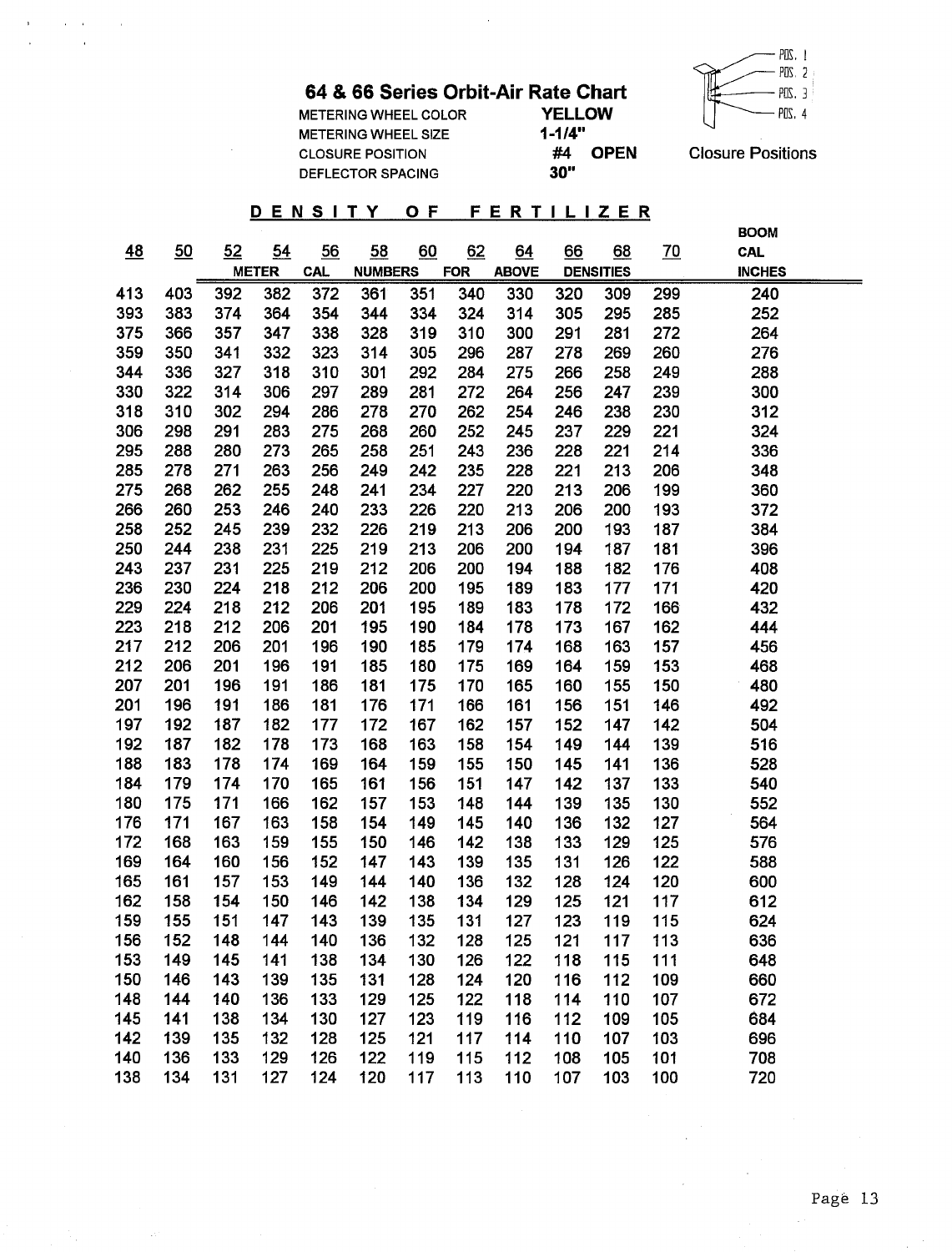#### $-$  PDS. 1  $PUS$  2  $POS.$  3  $PUS.4$

### 64 & 66 Orbit-Air Rate Chart

 $\mathcal{L}^{\text{max}}_{\text{max}}$  and  $\mathcal{L}^{\text{max}}_{\text{max}}$  and

 $\sim$ 

 $\mathbf{r}$ 

 $\frac{1}{2}$  and  $\frac{1}{2}$ 

 $\mathcal{F}_{\mathcal{A}}$ 

 $\bar{\beta}$ 

 $\tilde{\mathcal{M}}_{\text{max}} = \frac{1}{2} \sum_{i=1}^{2}$  $\sim 100$ 

 $\geq 0.5$ 

| <b>METERING WHEEL COLOR</b> | <b>YELLOW</b>     | POS.                     |
|-----------------------------|-------------------|--------------------------|
| <b>METERING WHEEL SIZE</b>  | יי?               |                          |
| <b>CLOSURE POSITION</b>     | <b>OPEN</b><br>#4 | <b>Closure Positions</b> |
| DEFLECTOR SPACING           | 30"               |                          |

#### DENSITY OF FERTILIZER

|     |     |     |              |            |                |     |            |              |     |                  |           | <b>BOOM</b>   |
|-----|-----|-----|--------------|------------|----------------|-----|------------|--------------|-----|------------------|-----------|---------------|
| 48  | 50  | 52  | 54           | 56         | 58             | 60  | 62         | 64           | 66  | 68               | <u>70</u> | <b>CAL</b>    |
|     |     |     | <b>METER</b> | <b>CAL</b> | <b>NUMBERS</b> |     | <b>FOR</b> | <b>ABOVE</b> |     | <b>DENSITIES</b> |           | <b>INCHES</b> |
|     |     |     |              |            |                |     |            |              |     |                  |           |               |
| 258 | 252 | 245 | 239          | 232        | 226            | 219 | 213        | 206          | 200 | 193              | 187       | 240           |
| 246 | 240 | 233 | 227          | 221        | 215            | 209 | 203        | 197          | 190 | 184              | 178       | 252           |
| 235 | 229 | 223 | 217          | 211        | 205            | 199 | 193        | 188          | 182 | 176              | 170       | 264           |
| 224 | 219 | 213 | 208          | 202        | 196            | 191 | 185        | 179          | 174 | 168              | 163       | 276           |
| 215 | 210 | 204 | 199          | 193        | 188            | 183 | 177        | 172          | 167 | 161              | 156       | 288           |
| 206 | 201 | 196 | 191          | 186        | 181            | 175 | 170        | 165          | 160 | 155              | 150       | 300           |
| 198 | 193 | 189 | 184          | 179        | 174            | 169 | 164        | 159          | 154 | 149              | 144       | 312           |
| 191 | 186 | 182 | 177          | 172        | 167            | 162 | 158        | 153          | 148 | 143              | 139       | 324           |
| 184 | 180 | 175 | 170          | 166        | 161            | 157 | 152        | 147          | 143 | 138              | 134       | 336           |
| 178 | 173 | 169 | 165          | 160        | 156            | 151 | 147        | 142          | 138 | 133              | 129       | 348           |
| 172 | 168 | 163 | 159          | 155        | 150            | 146 | 142        | 138          | 133 | 129              | 125       | 360           |
| 166 | 162 | 158 | 154          | 150        | 146            | 141 | 137        | 133          | 129 | 125              | 121       | 372           |
| 161 | 157 | 153 | 149          | 145        | 141            | 137 | 133        | 129          | 125 | 121              | 117       | 384           |
| 156 | 152 | 149 | 145          | 141        | 137            | 133 | 129        | 125          | 121 | 117              | 113       | 396           |
| 152 | 148 | 144 | 140          | 137        | 133            | 129 | 125        | 121          | 118 | 114              | 110       | 408           |
| 147 | 144 | 140 | 136          | 133        | 129            | 125 | 122        | 118          | 114 | 111              | 107       | 420           |
| 143 | 140 | 136 | 133          | 129        | 125            | 122 | 118        | 115          | 111 | 107              | 104       | 432           |
| 139 | 136 | 132 | 129          | 126        | 122            | 119 | 115        | 112          | 108 | 105              | 101       | 444           |
| 136 | 132 | 129 | 126          | 122        | 119            | 115 | 112        | 109          | 105 | 102              | 98        | 456           |
| 132 | 129 | 126 | 122          | 119        | 116            | 112 | 109        | 106          | 103 | 99               | 96        | 468           |
| 129 | 126 | 123 | 119          | 116        | 113            | 110 | 106        | 103          | 100 | 97               | 94        | 480           |
| 126 | 123 | 120 | 116          | 113        | 110            | 107 | 104        | 101          | 98  | 94               | 91        | 492           |
| 123 | 120 | 117 | 114          | 111        | 107            | 104 | 101        | 98           | 95  | 92               | 89        | 504           |
| 120 | 117 | 114 | 111          | 108        | 105            | 102 | 99         | 96           | 93  | 90               | 87        | 516           |
| 117 | 114 | 111 | 108          | 106        | 103            | 100 | 97         | 94           | 91  | 88               | 85        | 528           |
| 115 | 112 | 109 | 106          | 103        | 100            | 97  | 95         | 92           | 89  | 86               | 83        | 540           |
| 112 | 109 | 107 | 104          | 101        | 98             | 95  | 93         | 90           | 87  | 84               | 81        | 552           |
| 110 | 107 | 104 | 102          | 99         | 96             | 93  | 91         | 88           | 85  | 82               | 80        | 564           |
| 108 | 105 | 102 | 99           | 97         | 94             | 91  | 89         | 86           | 83  | 81               | 78        | 576           |
| 105 | 103 | 100 | 97           | 95         | 92             | 89  | 87         | 84           | 82  | 79               | 76        | 588           |
| 103 | 101 | 98  | 95           | 93         | 90             | 88  | 85         | 83           | 80  | 77               | 75        | 600           |
| 101 | 99  | 96  | 94           | 91         | 89             | 86  | 83         | 81           | 78  | 76               | 73        | 612           |
| 99  | 97  | 94  | 92           | 89         | 87             | 84  | 82         | 79           | 77  | 74               | 72        | 624           |
| 97  | 95  | 92  | 90           | 88         | 85             | .83 | 80         | 78           | 75  | 73               | 71        | 636           |
| 96  | 93  | 91  | 88           | 86         | 84             | 81  | 79         | 76           | 74  | 72               | 69        | 648           |
| 94  | 91  | 89  | 87           | 84         | 82             | 80  | 77         | 75           | 73  | 70               | 68        | 660           |
| 92  | 90  | 88  | 85           | 83         | 81             | 78  | 76         | 74           | 71  | 69               | 67        | 672           |
| 91  | 88  | 86  | 84           | 81         | 79             | 77  | 75         | 72           | 70  | 68               | 66        | 684           |
| 89  | 87  | 85  | 82           | 80         | 78             | 76  | 73         | 71           | 69  | 67               | 64        | 696           |
| 87  | 85  | 83  | 81           | 79         | 77             | 74  | 72         | 70           | 68  | 66               | 63        | 708           |
| 86  | 84  | 82  | 80           | 77         | 75             | 73  | 71         | 69           | 67  | 64               | 62        | 720           |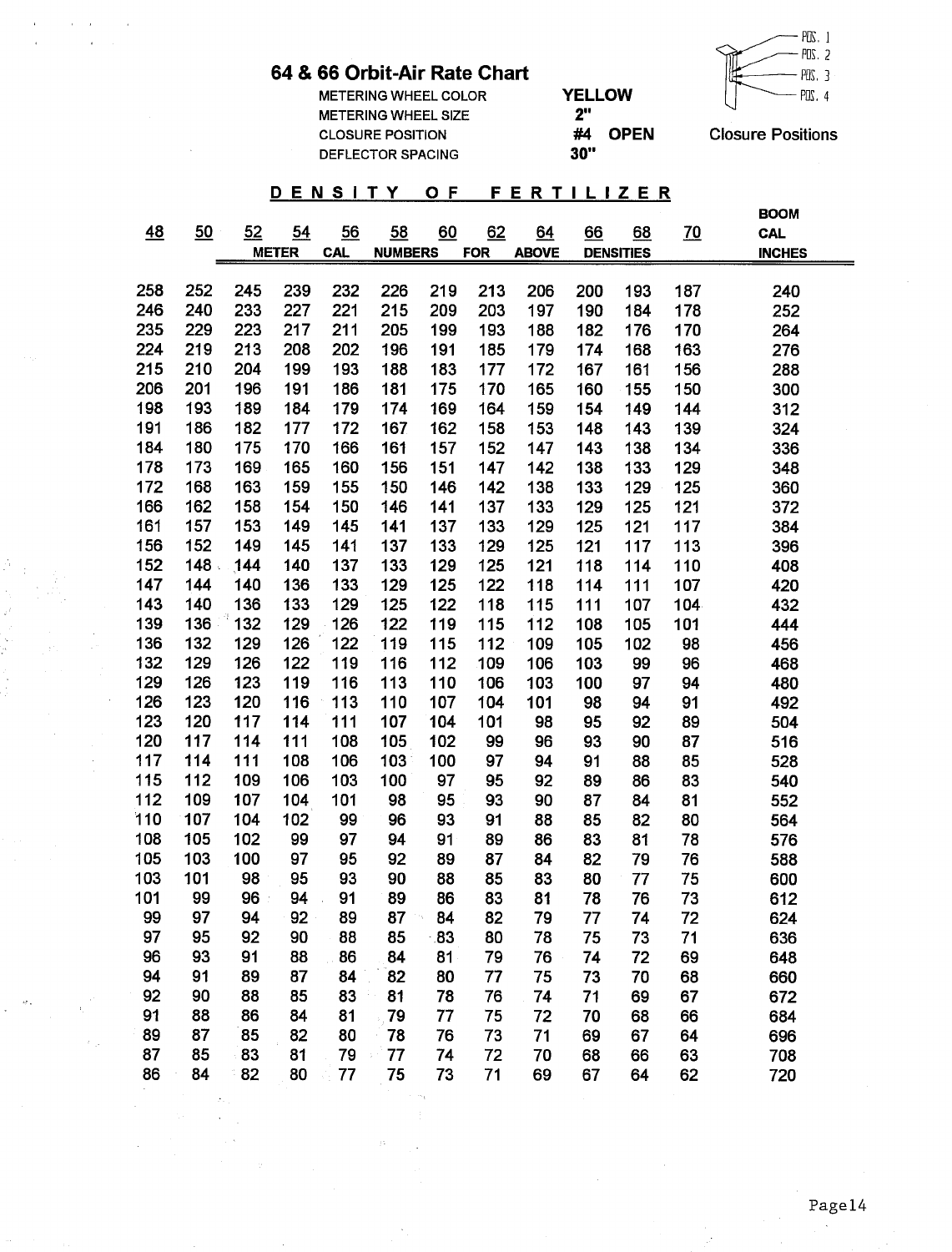#### **INSECTICIDES** 22" ROW SPACING

| <b>COUNTER</b><br>15G           | <b>FORCE</b><br>3G            | <b>THIMET</b><br>20G            | <b>DIPEL</b><br><b>SG PLUS</b>  | <b>DIPEL</b><br>10G             | <b>POUNCE</b><br><b>20G</b>     | <b>M-PERIL</b>                  | CHEMICAL:                                                   |                                |
|---------------------------------|-------------------------------|---------------------------------|---------------------------------|---------------------------------|---------------------------------|---------------------------------|-------------------------------------------------------------|--------------------------------|
| <b>BLACK</b><br>#2<br><b>NO</b> | .625 BLACK<br>#2<br><b>NO</b> | <b>BLACK</b><br>#2<br><b>NO</b> | <b>BLACK</b><br>#2<br><b>NO</b> | <b>BLACK</b><br>#2<br><b>NO</b> | <b>BLACK</b><br>#2<br><b>NO</b> | <b>BLACK</b><br>#2<br><b>NO</b> | M. WHEELS:<br><b>Closure Positions</b><br><b>AGITATORS?</b> |                                |
| <b>METER</b><br>CAL#            | <b>METER</b><br>CAL#          | <b>METER</b><br>CAL#            | <b>METER</b><br>CAL#            | <b>METER</b><br>CAL#            | <b>METER</b><br>CAL#            | <b>METER</b><br>CAL#            | <b>BOOM</b><br>CAL#                                         | <b>WIDTH</b><br><b>IN FEET</b> |
| 4201                            | 9870                          | 4201                            | 1423                            | 3444                            | 2677                            | 1569                            | 120                                                         | 10                             |
| 3819                            | 4201                          | 3819                            | 1294                            | 3131                            | 2434                            | 1426                            | 132                                                         | 11                             |
| 3501                            | 3851                          | 3501                            | 1186                            | 2870                            | 2231                            | 1308                            | 144                                                         | 12                             |
| 3232                            | 3555                          | 3232                            | 1095                            | 2649                            | 2059                            | 1207                            | 156                                                         | $13\,$                         |
| 3001                            | 3301                          | 3001                            | 1016                            | 2460                            | 1912                            | 1121                            | 168                                                         | 14                             |
| 2801                            | 3081                          | 2801                            | 949                             | 2296                            | 1785                            | 1046                            | 180                                                         | 15                             |
| 2626                            | 2888                          | 2626                            | 889                             | 2153                            | 1673                            | 981                             | 192                                                         | 16                             |
| 2471                            | 2718                          | 2471                            | 837                             | 2026                            | 1575                            | 923                             | 204                                                         | $17\,$                         |
| 2334                            | 2567                          | 2334                            | 791                             | 1913                            | 1487                            | 872                             | 216                                                         | 18<br>19                       |
| 2211                            | 2432                          | 2211                            | 749                             | 1813                            | 1409                            | 826                             | 228                                                         |                                |
| 2100                            | 2311                          | 2100                            | 712                             | 1722                            | 1339                            | 785                             | 240                                                         | 20                             |
| 2000                            | 2201                          | 2000                            | 678                             | 1640                            | 1275                            | 747                             | 252                                                         | 21<br>22<br>23                 |
| 1910                            | 2101                          | 1910                            | 647                             | 1565                            | 1217                            | 713                             | 264                                                         |                                |
| 1827                            | 2009                          | 1827                            | 619                             | 1497                            | 1164                            | 682                             | 276                                                         |                                |
| 1750                            | 1925                          | 1750                            | 593                             | 1435                            | 1115                            | 654                             | 288                                                         | 24                             |
| 1680                            | 1848                          | 1680                            | 569                             | 1378                            | 1071                            | 628                             | 300                                                         | 25<br>26                       |
| 1616                            | 1777                          | 1616                            | 547                             | 1325                            | 1030                            | 603                             | 312                                                         |                                |
| 1556                            | 1712                          | 1556                            | 527                             | 1276                            | 991                             | 581                             | 324                                                         |                                |
| 1500                            | 1650                          | 1500                            | 508                             | 1230                            | 956<br>923                      | 560                             | 336<br>348                                                  | 27<br>28<br>29                 |
| 1449                            | 1593                          | 1449<br>1400                    | 491<br>474                      | 1188                            | 892                             | 541<br>523                      | 360                                                         |                                |
| 1400<br>1355                    | 1540<br>1491                  | 1355                            | 459                             | 1148<br>1111                    | 864                             | 506                             | 372                                                         | 30<br>31                       |
| 1313                            | 1444                          | 1313                            | 445                             | 1076                            | 837                             | 490                             | 384                                                         | 32                             |
| 1273                            | 1400                          | 1273                            | 431                             | 1044                            | 811                             | 475                             | 396                                                         |                                |
| 1236                            | 1359                          | 1236                            | 419                             | 1013                            | 787                             | 461                             | 408                                                         | 33<br>34                       |
| 1200                            | 1320                          | 1200                            | 407                             | 984                             | 765                             | 448                             | 420                                                         | 35                             |
| 1167                            | 1284                          | 1167                            | 395                             | 957                             | 744                             | 436                             | 432                                                         |                                |
| 1135                            | 1249                          | 1135                            | 385                             | 931                             | 724                             | 424                             | 444                                                         | 36<br>37                       |
| 1106                            | 1216                          | 1106                            | 374                             | 906                             | 704                             | 413                             | 456                                                         | 38                             |
| 1077                            | 1185                          | 1077                            | 365                             | 883                             | 686                             | 402                             | 468                                                         | 39                             |
| 1050                            | 1155                          | 1050                            | 356                             | 861                             | 669                             | 392                             | 480                                                         | 40                             |
| 1025                            | 1127                          | 1025                            | 347                             | 840                             | 653                             | 383                             | 492                                                         | 41                             |
| 1000                            | 1100                          | 1000                            | 339                             | 820                             | 637                             | 374                             | 504                                                         | 42                             |
| 977                             | 1075                          | 977                             | 331                             | 801                             | 623                             | 365                             | 516                                                         | 43                             |
| 955                             | 1050                          | 955                             | 323                             | 783                             | 608                             | 357                             | 528                                                         | 44                             |
| 934                             | 1027                          | 934                             | 316                             | 765                             | 595                             | 349                             | 540                                                         | 45                             |
| 913                             | 1005                          | 913                             | 309                             | 749                             | 582                             | 341                             | 552                                                         | 46                             |
| 894                             | 983                           | 894                             | 303                             | 733                             | 570                             | 334                             | 564                                                         | 47                             |
| 875                             | 963                           | 875                             | 296                             | 718                             | 558                             | 327                             | 576                                                         | 48                             |
| 857                             | 943                           | 857                             | 290                             | 703                             | 546                             | 320                             | 588                                                         | 49                             |
| 840                             | 924                           | 840                             | 285                             | 689                             | 535                             | 314                             | 600                                                         | 50                             |
| 824                             | 906                           | 824                             | 279                             | 675                             | 525                             | 308                             | 612                                                         | 51                             |
| 808                             | 889                           | 808                             | 274                             | 662                             | 515                             | 302                             | 624                                                         | 52                             |
| 793                             | 872                           | 793                             | 268                             | 650                             | 505                             | 296                             | 636                                                         | 53                             |
| 778                             | 856                           | 778                             | 264                             | 638                             | 496                             | 291                             | 648                                                         | 54                             |
| 764                             | 840                           | 764                             | 259                             | 626                             | 487                             | 285                             | 660                                                         | 55                             |
| 750                             | 825                           | 750                             | 254                             | 615                             | 478                             | 280                             | 672                                                         | 56                             |
| 737                             | 811                           | 737                             | 250                             | 604                             | 470                             | 275                             | 684                                                         | 57                             |
| 724                             | 797                           | 724                             | 245                             | 594                             | 462                             | 271                             | 696                                                         | 58                             |
| 712                             | 783                           | 712                             | 241                             | 584                             | 454                             | 266                             | 708                                                         | 59                             |
| 700                             | 770                           | 700                             | 237                             | 574                             | 446                             | 262                             | 720                                                         | 60                             |

Ratecht\RAVEN\INSECT22

 $\label{eq:2.1} \begin{split} \mathbf{A}^{(1)} &= \mathbf{A}^{(1)} \mathbf{A}^{(1)} + \mathbf{A}^{(1)} \mathbf{A}^{(1)} \mathbf{A}^{(1)} \mathbf{A}^{(1)} \mathbf{A}^{(1)} \mathbf{A}^{(1)} \mathbf{A}^{(1)} \mathbf{A}^{(1)} \mathbf{A}^{(1)} \mathbf{A}^{(1)} \mathbf{A}^{(1)} \mathbf{A}^{(1)} \mathbf{A}^{(1)} \mathbf{A}^{(1)} \mathbf{A}^{(1)} \mathbf{A}^{(1)} \mathbf{A}^{(1)} \mathbf{$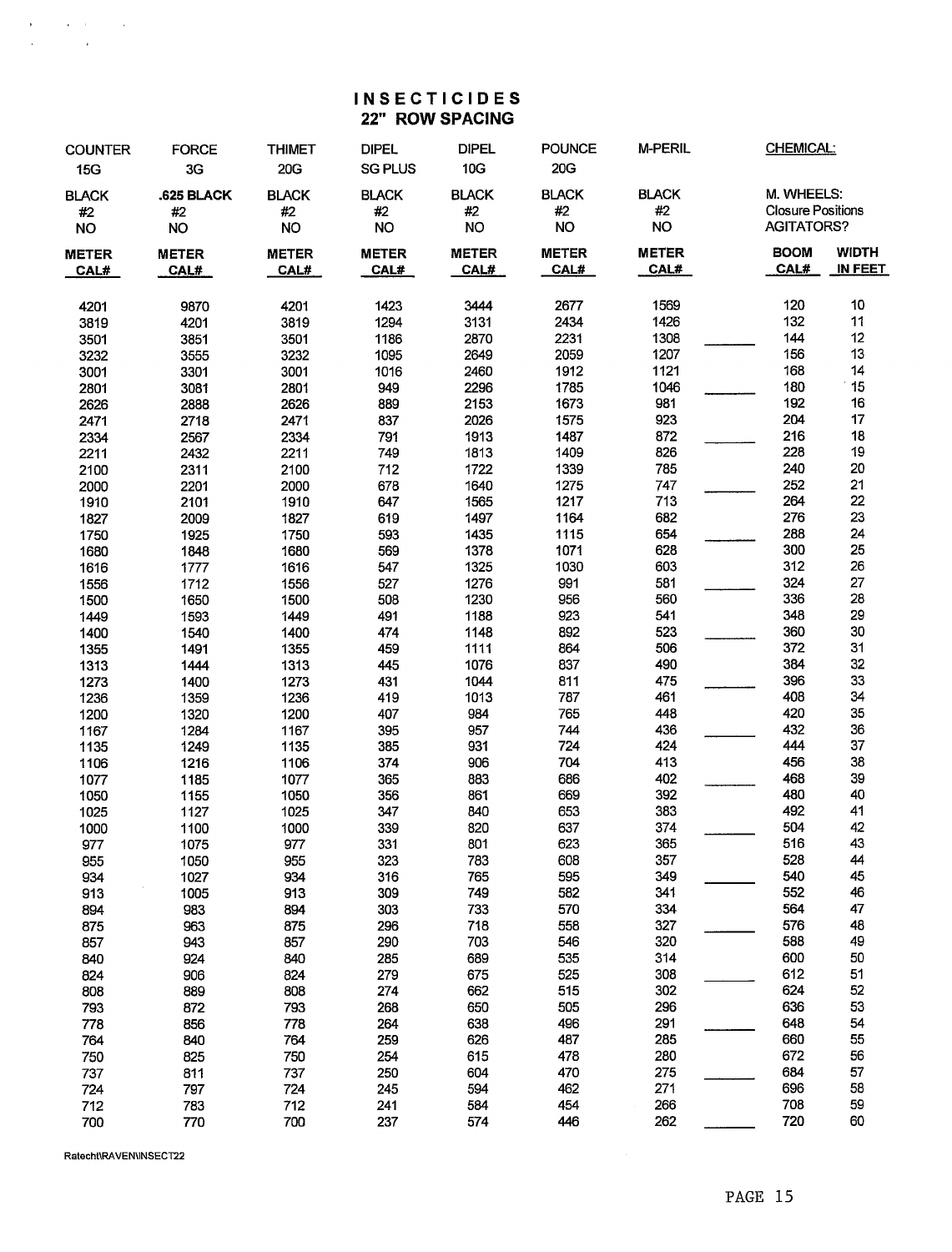### **INSECTICIDES** 30" ROW SPACING

| <b>COUNTER</b> | <b>FORCE</b> | <b>THIMET</b> | <b>DIPEL</b>   | <b>DIPEL</b> | <b>POUNCE</b> | <b>M-PERIL</b> |                          |              |
|----------------|--------------|---------------|----------------|--------------|---------------|----------------|--------------------------|--------------|
| 15G            | 3G           | 20G           | <b>SG PLUS</b> | 10G          | 20G           |                |                          |              |
| <b>BLACK</b>   | .625 BLACK   | <b>BLACK</b>  | <b>BLACK</b>   | <b>BLACK</b> | <b>BLACK</b>  | <b>BLACK</b>   | <b>METERING WHEELS</b>   |              |
| #2             | #2           | #2            | #2             | #2           | #2            | #2             | <b>Closure Positions</b> |              |
| <b>NO</b>      | <b>NO</b>    | <b>NO</b>     | <b>NO</b>      | <b>NO</b>    | <b>NO</b>     | <b>NO</b>      | <b>AGITATORS?</b>        | IMPL.        |
| <b>METER</b>   | <b>METER</b> | <b>METER</b>  | <b>METER</b>   | <b>METER</b> | <b>METER</b>  | <b>METER</b>   | <b>BOOM</b>              | <b>WIDTH</b> |
| CAL#           | CAL#         | CAL#          | CAL#           | CAL#         | CAL#          | CAL#           | CAL#                     | IN FEET      |
| 7102           | 13338        | 5600          | 7470           | 6606         | 5460          | 6086           | 120                      | 10           |
| 6456           | 12125        | 5091          | 6791           | 6005         | 4964          | 5533           | 132                      | 11           |
| 5918           | 11115        | 4667          | 6225           | 5505         | 4550          | 5072           | 144                      | 12           |
| 5463           | 10260        | 4308          | 5746           | 5082         | 4200          | 4682           | 156                      | 13           |
| 5073           | 9527         | 4000          | 5336           | 4719         | 3900          | 4347           | 168                      | 14           |
| 4735           | 8892         | 3733          | 4980           | 4404         | 3640          | 4057           | 180                      | 15           |
| 4439           | 8336         | 3500          | 4669           | 4129         | 3413          | 3804           | 192                      | 16           |
| 4178           | 7846         | 3294          | 4394           | 3886         | 3212          | 3580           | 204                      | 17           |
| 3946           | 7410         | 3111          | 4150           | 3670         | 3033          | 3381           | 216                      | 18           |
| 3738           | 7020         | 2947          | 3932           | 3477         | 2874          | 3203           | 228                      | 19           |
| 3551           | 6669         | 2800          | 3735           | 3303         | 2730          | 3043           | 240                      | 20           |
| 3382           | 6351         | 2667          | 3557           | 3146         | 2600          | 2898           | 252                      | 21           |
| 3228           | 6063         | 2545          | 3395           | 3003         | 2482          | 2766           | 264                      | 22           |
| 3088           | 5799         | 2435          | 3248           | 2872         | 2374          | 2646           | 276                      | 23           |
| 2959           | 5558         | 2333          | 3112           | 2753         | 2275          | 2536           | 288                      | 24           |
|                |              | 2240          | 2988           | 2642         | 2184          | 2434           | 300                      | 25           |
| 2841           | 5335<br>5130 | 2154          | 2873           | 2541         | 2100          | 2341           | 312                      | 26           |
| 2732           |              | 2074          |                | 2447         | 2022          | 2254           | 324                      | 27           |
| 2630           | 4940<br>4764 | 2000          | 2767<br>2668   | 2359         | 1950          | 2174           | 336                      | 28           |
| 2536<br>2449   | 4599         | 1931          | 2576           | 2278         | 1883          | 2099           | 348                      | 29           |
| 2367           | 4446         | 1867          | 2490           | 2202         | 1820          | 2029           | 360                      | 30           |
| 2291           | 4303         | 1806          | 2410           | 2131         | 1761          | 1963           | 372                      | 31           |
| 2219           | 4168         | 1750          | 2334           | 2064         | 1706          | 1902           | 384                      | 32           |
| 2152           | 4042         | 1697          | 2264           | 2002         | 1655          | 1844           | 396                      | 33           |
| 2089           | 3923         | 1647          | 2197           | 1943         | 1606          | 1790           | 408                      | 34           |
| 2029           | 3811         | 1600          | 2134           | 1887         | 1560          | 1739           | 420                      | 35           |
| 1973           | 3705         | 1556          | 2075           | 1835         | 1517          | 1691           | 432                      | 36           |
| 1919           | 3605         | 1514          | 2019           | 1785         | 1476          | 1645           | 444                      | 37           |
| 1869           | 3510         | 1474          | 1966           | 1738         | 1437          | 1602           | 456                      | 38           |
| 1821           | 3420         | 1436          | 1915           | 1694         | 1400          | 1561           | 468                      | 39           |
| 1776           | 3335         | 1400          | 1867           | 1652         | 1365          | 1522           | 480                      | 40           |
| 1732           | 3253         | 1366          | 1822           | 1611         | 1332          | 1484           | 492                      | 41           |
| 1691           | 3176         | 1333          | 1779           | 1573         | 1300          | 1449           | 504                      | 42           |
| 1652           | 3102         | 1302          | 1737           | 1536         | 1270          | 1415           | 516                      | 43           |
| 1614           | 3031         | 1273          | 1698           | 1501         | 1241          | 1383           | 528                      | 44           |
| 1578           | 2964         | 1244          | 1660           | 1468         | 1213          | 1352           | 540                      | 45           |
| 1544           | 2900         | 1217          | 1624           | 1436         | 1187          | 1323           | 552                      | 46           |
| 1511           | 2838         | 1191          | 1589           | 1406         | 1162          | 1295           | 564                      | 47           |
| 1480           | 2779         | 1167          | 1556           | 1376         | 1138          | 1268           | 576                      | 48           |
| 1449           | 2722         | 1143          | 1524           | 1348         | 1114          | 1242           | 588                      | 49           |
| 1420           | 2668         | 1120          | 1494           | 1321         | 1092          | 1217           | 600                      | 50           |
| 1393           | 2615         | 1098          | 1465           | 1295         | 1071          | 1193           | 612                      | 51           |
| 1366           | 2565         | 1077          | 1437           | 1270         | 1050          | 1170           | 624                      | 52           |
| 1340           | 2517         | 1057          | 1409           | 1246         | 1030          | 1148           | 636                      | 53           |
| 1315           | 2470         | 1037          | 1383           | 1223         | 1011          | 1127           | 648                      | 54           |
| 1291           | 2425         | 1018          | 1358           | 1201         | 993           | 1107           | 660                      | 55           |
| 1268           | 2382         | 1000          | 1334           | 1180         | 975           | 1087           | 672                      | 56           |
| 1246           | 2340         | 982           | 1311           | 1159         | 958           | 1068           | 684                      | 57           |
| 1224           | 2300         | 966           | 1288           | 1139         | 941           | 1049           | 696                      | 58           |
| 1204           | 2261         | 949           | 1266           | 1120         | 925           | 1032           | 708                      | 59           |
| 1184           |              | 933           | 1245           | 1101         | 910           | 1014           | 720                      | 60           |

RateCht\Raven\insect30

 $\label{eq:2.1} \begin{split} \frac{d\mathbf{r}}{d\mathbf{r}}&= -\frac{1}{2}\mathbf{r}^2\mathbf{r}^2\mathbf{r}^2 + \frac{1}{2}\mathbf{r}^2\mathbf{r}^2\mathbf{r}^2\\ &\quad -\frac{1}{2}\mathbf{r}^2\mathbf{r}^2\mathbf{r}^2 + \frac{1}{2}\mathbf{r}^2\mathbf{r}^2\mathbf{r}^2\mathbf{r}^2\mathbf{r}^2\mathbf{r}^2\mathbf{r}^2\mathbf{r}^2\mathbf{r}^2\mathbf{r}^2\math$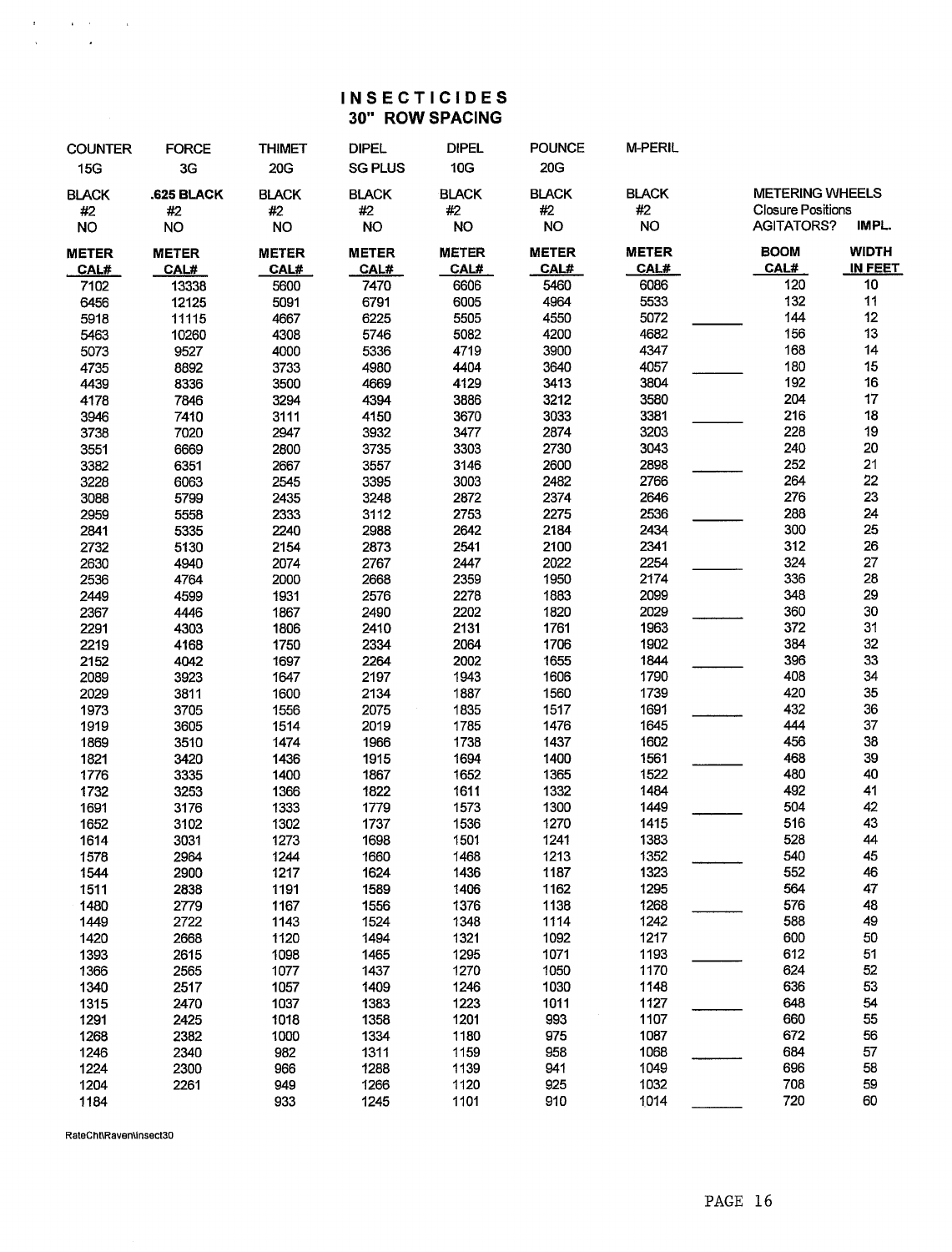### 64 & 66 Series Orbit-Air Rate Chart **HERBICIDES**

|                          |                      |                      | 24" Tubing or Deflector Spacing |                             |                      |                      |                         | PUS. 2                         |
|--------------------------|----------------------|----------------------|---------------------------------|-----------------------------|----------------------|----------------------|-------------------------|--------------------------------|
|                          | FAR-GO               | <b>TREFLAN</b>       | SONALAN                         | <b>DUAL</b>                 | <b>ERADICANE</b>     | LASSO <sub>II</sub>  |                         | POS. 3                         |
| <b>CHEMICAL:</b>         | 10G                  | <b>TR 10</b>         |                                 | 25G                         | 25G and              | 15G                  |                         | POS. 4                         |
|                          |                      |                      |                                 |                             | EPTAM 20G            |                      |                         |                                |
| M. WHEELS                | <b>BLACK</b>         | <b>BLACK</b>         | <b>BLACK</b>                    | <b>BLACK</b>                | <b>BLACK</b>         | <b>BLACK</b>         | <b>Closure position</b> |                                |
| <b>Closure position:</b> | #2                   | #3                   | #2                              | $\#2$                       | #2                   | #2                   |                         |                                |
| <b>AGITATORS?</b>        | <b>NO</b>            | <b>NO</b>            | <b>NO</b>                       | <b>NO</b>                   | <b>NO</b>            | <b>NO</b>            |                         | IMP.                           |
|                          | <b>METER</b><br>CAL# | <b>METER</b><br>CAL# | <b>METER</b><br>CAL#            | <b>METER</b><br><b>CAL#</b> | <b>METER</b><br>CAL# | <b>METER</b><br>CAL# | <b>BOOM</b><br>CAL#     | <b>WIDTH</b><br><u>IN FEET</u> |
|                          | 5682                 | 4480                 | 5976                            | 5285                        | 4368                 | 4869                 | 120                     | 10                             |
|                          | 5165                 | 4073                 | 5433                            | 4805                        | 3971                 | 4426                 | 132                     | 11                             |
|                          | 4735                 | 3733                 | 4980                            | 4404                        | 3640                 | 4058                 | 144                     | 12                             |
|                          | 4371                 | 3446                 | 4597                            | 4065                        | 3360                 | 3745                 | 156                     | 13                             |
|                          | 4059                 | 3200                 | 4269                            | 3775                        | 3120                 | 3478                 | 168                     | 14                             |
|                          | 3788                 | 2987                 | 3984                            | 3523                        | 2912                 | 3246                 | 180                     | 15                             |
|                          | 3551                 | 2800                 | 3735                            | 3303                        | 2730                 | 3043                 | 192                     | 16                             |
|                          | 3342                 | 2635                 | 3515                            | 3109                        | 2569                 | 2864                 | 204                     | 17                             |
|                          | 3157                 | 2489                 | 3320                            | 2936                        | 2427                 | 2705                 | 216                     | 18                             |
|                          | 2991                 | 2358                 | 3145                            | 2782                        | 2299                 | 2563                 | 228                     | 19                             |
|                          | 2841                 | 2240                 | 2988                            | 2643                        | 2184                 | 2435                 | 240                     | 20                             |
|                          | 2706                 | 2133                 | 2846                            | 2517                        | 2080                 | 2319                 | 252                     | 21                             |
|                          | 2583                 | 2036                 | 2716                            | 2402                        | 1985                 | 2213                 | 264                     | 22                             |
|                          | 2470                 | 1948                 | 2598                            | 2298                        | 1899                 | 2117<br>2029         | 276<br>288              | 23                             |
|                          | 2368                 | 1867                 | 2490                            | 2202                        | 1820                 |                      | 300                     | 24<br>25                       |
|                          | 2273<br>2185         | 1792<br>1723         | 2390<br>2298                    | 2114<br>2033                | 1747<br>1680         | 1948<br>1873         | 312                     | 26                             |
|                          | 2104                 | 1659                 | 2213                            | 1957                        | 1618                 | 1803                 | 324                     | 27                             |
|                          | 2029                 | 1600                 | 2134                            | 1887                        | 1560                 | 1739                 | 336                     | 28                             |
|                          | 1959                 | 1545                 | 2061                            | 1822                        | 1506                 | 1679                 | 348                     | 29                             |
|                          | 1894                 | 1493                 | 1992                            | 1762                        | 1456                 | 1623                 | 360                     | 30                             |
|                          | 1833                 | 1445                 | 1928                            | 1705                        | 1409                 | 1571                 | 372                     | 31                             |
|                          | 1776                 | 1400                 | 1868                            | 1652                        | 1365                 | 1522                 | 384                     | 32                             |
|                          | 1722                 | 1358                 | 1811                            | 1602                        | 1324                 | 1475                 | 396                     | 33                             |
|                          | 1671                 | 1318                 | 1758                            | 1554                        | 1285                 | 1432                 | 408                     | 34                             |
|                          | 1623                 | 1280                 | 1707                            | 1510                        | 1248                 | 1391                 | 420                     | 35                             |
|                          | 1578                 | 1244                 | 1660                            | 1468                        | 1213                 | 1353                 | 432                     | 36                             |
|                          | 1536                 | 1211                 | 1615                            | 1428                        | 1181                 | 1316                 | 444                     | 37                             |
|                          | 1495                 | 1179                 | 1573                            | 1391                        | 1149                 | 1281                 | 456                     | 38                             |
|                          | 1457                 | 1149                 | 1532                            | 1355                        | 1120                 | 1248                 | 468                     | 39                             |
|                          | 1421                 | 1120                 | 1494                            | 1321                        | 1092                 | 1217                 | 480                     | 40                             |
|                          | 1386                 | 1093                 | 1458                            | 1289                        | 1065                 | 1188                 | 492                     | 41                             |
|                          | 1353                 | 1067                 | 1423                            | 1258                        | 1040                 | 1159                 | 504                     | 42                             |
|                          | 1321                 | 1042                 | 1390                            | 1229                        | 1016                 | 1132                 | 516                     | 43                             |
|                          | 1291                 | 1018                 | 1358                            | 1201                        | 993                  | 1107                 | 528                     | 44                             |
|                          | 1263                 | 996                  | 1328                            | 1174                        | 971                  | 1082                 | 540                     | 45                             |
|                          | 1235                 | 974                  | 1299                            | 1149                        | 950                  | 1058                 | 552                     | 46                             |
|                          | 1209                 | 953                  | 1271                            | 1124                        | 929                  | 1036                 | 564                     | 47                             |
|                          | 1184                 | 933                  | 1245                            | 1101                        | 910                  | 1014                 | 576                     | 48                             |
|                          | 1160                 | 914                  | 1220                            | 1079                        | 891                  | 994                  | 588                     | 49                             |
|                          | 1136                 | 896                  | 1195                            | 1057                        | 874                  | 974                  | 600                     | 50                             |
|                          | 1114                 | 878                  | 1172                            | 1036                        | 856                  | 955                  | 612                     | 51                             |
|                          | 1093                 | 862                  | 1149                            | 1016                        | 840                  | 936                  | 624                     | 52                             |
|                          | 1072                 | 845                  | 1128                            | 997                         | 824                  | 919                  | 636                     | 53                             |
|                          | 1052                 | 830                  | 1107                            | 979                         | 809                  | 902                  | 648                     | 54                             |
|                          | 1033                 | 815                  | 1087                            | 961                         | 794                  | 885<br>869           | 660<br>672              | 55                             |
|                          | 1015<br>997          | 800                  | 1067<br>1048                    | 944<br>927                  | 780<br>766           | 854                  | 684                     | 56<br>57                       |
|                          | 980                  | 786<br>772           | 1030                            | 911                         | 753                  | 839                  | 696                     | 58                             |
|                          | 963                  | 759                  | 1013                            | 896                         | 740                  | 825                  | 708                     | 59                             |
|                          | 947                  | 747                  | 996                             | 881                         | 728                  | 812                  | 720                     | 60                             |
|                          |                      |                      |                                 |                             |                      |                      |                         |                                |

#### ++ NOTE! Please check to see that the Hole Closure is in the proper position.

 $\mathbf{r} = \mathbf{r}$ 

 $\mathcal{A}$ 

 $\mathcal{A}$ 

 $-$  POS. 1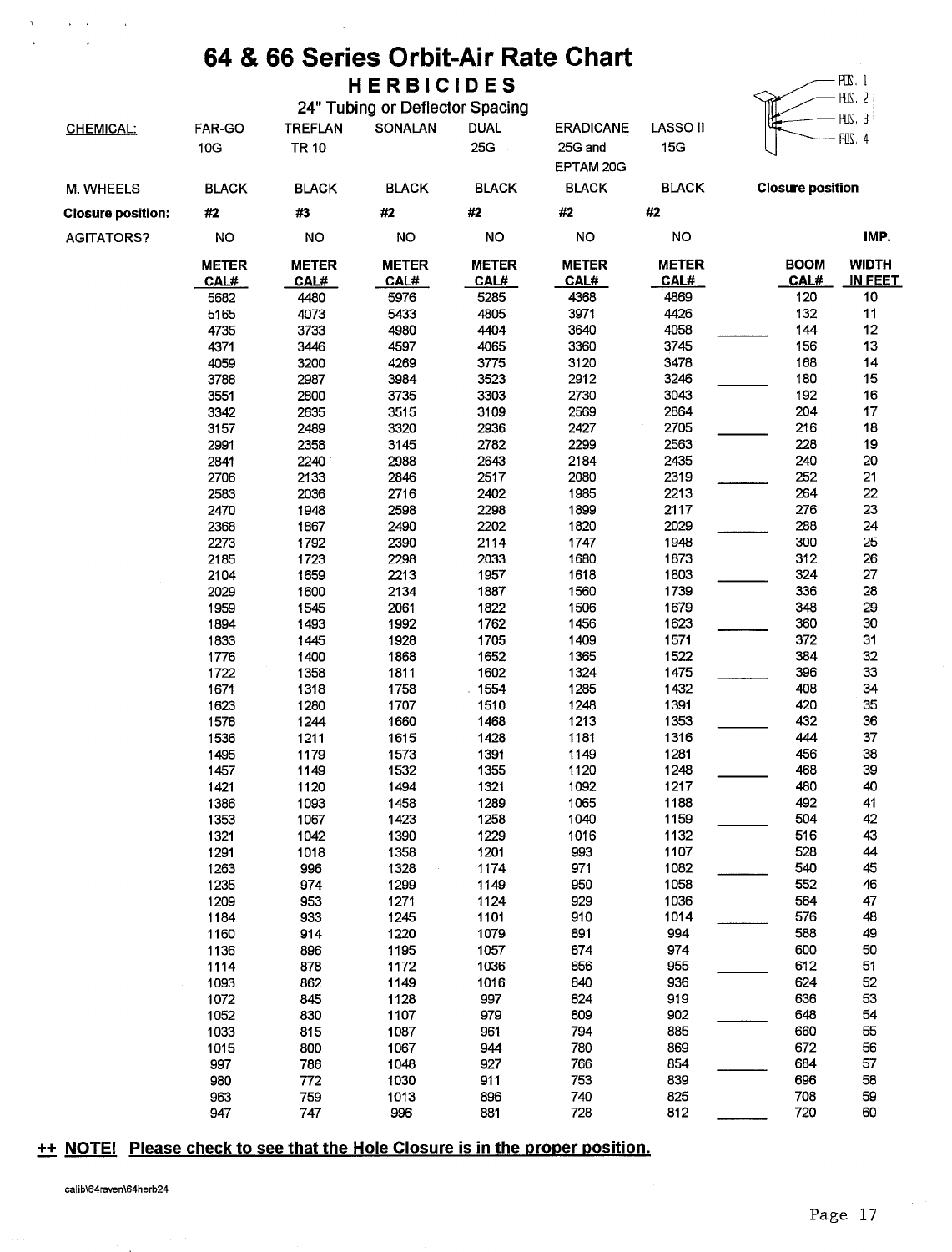### 64 & 66 Series Orbit-Air Rate Chart HERBICIDES

27" Tube or Deflector Spacing

| <b>CHEMICAL:</b>     | FAR-GO<br>10G        | TREFLAN<br><b>TR 10</b> | SONALAN              | <b>DUAL</b><br>25G  | <b>ERADICANE</b><br>25G and<br>EPTAM 20G | <b>LASSO II</b><br>15G |                         | POS 2<br>$PUS.$ 3<br>$PUS$ 4 |
|----------------------|----------------------|-------------------------|----------------------|---------------------|------------------------------------------|------------------------|-------------------------|------------------------------|
| M. WHEELS:           | <b>BLACK</b>         | <b>BLACK</b>            | <b>BLACK</b>         | <b>BLACK</b>        | <b>BLACK</b>                             | <b>BLACK</b>           | <b>Closure Position</b> |                              |
| ++ Closure Position: | #2                   | #3                      | #2                   | #2                  | #2                                       | #2                     |                         |                              |
| AGITATORS?           | <b>NO</b>            | <b>NO</b>               | <b>NO</b>            | <b>NO</b>           | <b>NO</b>                                | <b>NO</b>              |                         | IMPL.                        |
|                      |                      |                         |                      |                     |                                          |                        |                         |                              |
|                      | <b>METER</b>         | <b>METER</b>            | <b>METER</b>         | <b>METER</b>        | <b>METER</b>                             | <b>METER</b>           | <b>BOOM</b><br>CAL#     | <b>WIDTH</b><br>IN FEET      |
|                      | <u>CAL#_</u><br>6392 | <u>CAL#</u><br>5040     | <u>CAL#_</u><br>6723 | <b>CAL#</b><br>5945 | CAL#<br>4914                             | CAL#<br>5477           | 120                     | 10                           |
|                      | 5811                 | 4582                    | 6112                 | 5405                | 4467                                     | 4979                   | 132                     | 11                           |
|                      | 5327                 | 4200                    | 5603                 | 4954                | 4095                                     | 4564                   | 144                     | 12                           |
|                      | 4917                 | 3877                    | 5172                 | 4573                | 3780                                     | 4213                   | 156                     | 13                           |
|                      | 4566                 | 3600                    | 4802                 | 4246                | 3510                                     | 3912                   | 168                     | 14                           |
|                      | 4261                 | 3360                    | 4482                 | 3963                | 3276                                     | 3651                   | 180                     | 15                           |
|                      | 3995                 | 3150                    | 4202                 | 3716                | 3071                                     | 3423                   | 192                     | 16                           |
|                      | 3760                 | 2965                    | 3955                 | 3497                | 2891                                     | 3222                   | 204                     | 17                           |
|                      | 3551                 | 2800                    | 3735                 | 3303                | 2730                                     | 3043                   | 216                     | 18                           |
|                      | 3364                 | 2653                    | 3538                 | 3129                | 2586                                     | 2883                   | 228                     | 19                           |
|                      | 3196                 | 2520                    | 3362                 | 2973                | 2457                                     | 2739                   | 240                     | 20                           |
|                      | 3044                 | 2400                    | 3201                 | 2831                | 2340                                     | 2608                   | 252                     | 21                           |
|                      | 2905                 | 2291                    | 3056                 | 2702                | 2234                                     | 2490                   | 264                     | 22                           |
|                      | 2779                 | 2191                    | 2923                 | 2585                | 2137                                     | 2381                   | 276                     | 23                           |
|                      | 2663                 | 2100                    | 2801                 | 2477                | 2048                                     | 2282                   | 288                     | 24                           |
|                      | 2557                 | 2016                    | 2689                 | 2378                | 1966                                     | 2191                   | 300                     | 25                           |
|                      | 2458                 | 1938                    | 2586                 | 2287                | 1890                                     | 2107                   | 312                     | 26                           |
|                      | 2367                 | 1867                    | 2490                 | 2202                | 1820                                     | 2029                   | 324                     | 27                           |
|                      | 2283                 | 1800                    | 2401                 | 2123                | 1755                                     | 1956                   | 336                     | 28                           |
|                      | 2204                 | 1738                    | 2318                 | 2050                | 1694                                     | 1889                   | 348                     | 29                           |
|                      | 2131                 | 1680                    | 2241                 | 1982                | 1638                                     | 1826                   | 360                     | 30                           |
|                      | 2062                 | 1626                    | 2169                 | 1918                | 1585                                     | 1767                   | 372                     | 31                           |
|                      | 1998                 | 1575                    | 2101                 | 1858                | 1536                                     | 1712                   | 384                     | 32                           |
|                      | 1937                 | 1527                    | 2037                 | 1802                | 1489                                     | 1660                   | 396                     | 33                           |
|                      | 1880                 | 1482                    | 1977                 | 1749                | 1445                                     | 1611                   | 408                     | 34                           |
|                      | 1826                 | 1440                    | 1921                 | 1699                | 1404                                     | 1565                   | 420                     | 35                           |
|                      | 1776                 | 1400                    | 1867                 | 1651                | 1365                                     | 1521                   | 432                     | 36                           |
|                      | 1728                 | 1362                    | 1817                 | 1607                | 1328                                     | 1480                   | 444                     | 37                           |
|                      | 1682                 | 1326                    | 1769                 | 1564                | 1293                                     | 1441                   | 456                     | 38                           |
|                      | 1639                 | 1292                    | 1724                 | 1524                | 1260                                     | 1404                   | 468                     | 39                           |
|                      | 1598                 | 1260                    | 1681                 | 1486                | 1229                                     | 1369                   | 480                     | 40                           |
|                      | 1559                 | 1229                    | 1640                 | 1450                | 1199                                     | 1336<br>1304           | 492<br>504              | 41<br>42                     |
|                      | 1522<br>1487         | 1200                    | 1601<br>1563         | 1415<br>1383        | 1170<br>1143                             | 1274                   | 516                     | 43                           |
|                      | 1453                 | 1172<br>1145            | 1528                 | 1351                | 1117                                     | 1245                   | 528                     | 44                           |
|                      | 1420                 | 1120                    | 1494                 | 1321                | 1092                                     | 1217                   | 540                     | 45                           |
|                      | 1390                 | 1096                    | 1462                 | 1292                | 1068                                     | 1191                   | 552                     | 46                           |
|                      | 1360                 | 1072                    | 1430                 | 1265                | 1046                                     | 1165                   | 564                     | 47                           |
|                      | 1332                 | 1050                    | 1401                 | 1239                | 1024                                     | 1141                   | 576                     | 48                           |
|                      | 1304                 | 1029                    | 1372                 | 1213                | 1003                                     | 1118                   | 588                     | 49                           |
|                      | 1278                 | 1008                    | 1345                 | 1189                | 983                                      | 1095                   | 600                     | 50                           |
|                      | 1253                 | 988                     | 1318                 | 1166                | 964                                      | 1074                   | 612                     | 51                           |
|                      | 1229                 | 969                     | 1293                 | 1143                | 945                                      | 1053                   | 624                     | 52                           |
|                      | 1206                 | 951                     | 1268                 | 1122                | 927                                      | 1033                   | 636                     | 53                           |
|                      | 1184                 | 933                     | 1245                 | 1101                | 910                                      | 1014                   | 648                     | 54                           |
|                      | 1162                 | 916                     | 1222                 | 1081                | 893                                      | 996                    | 660                     | 55                           |
|                      | 1141                 | 900                     | 1201                 | 1062                | 878                                      | 978                    | 672                     | 56                           |
|                      | 1121                 | 884                     | 1179                 | 1043                | 862                                      | 961                    | 684                     | 57                           |
|                      | 1102                 | 869                     | 1159                 | 1025                | 847                                      | 944                    | 696                     | 58                           |
|                      | 1083                 | 854                     | 1139                 | 1008                | 833                                      | 928                    | 708                     | 59                           |
|                      | 1065                 | 840                     | 1120                 | 991                 | 819                                      | 913                    | 720                     | 60                           |

++ NOTE!

 $\tau$ 

 $\mathcal{L}^{\mathcal{L}}(\mathbf{x})$  ,  $\mathcal{L}^{\mathcal{L}}(\mathbf{x})$ 

 $\mathcal{A}$ 

 $\sim$   $\alpha$ 

#### Please check to see that the hole closure is in the proper position!

 $\ddot{\phantom{0}}$  $\ddot{\phantom{a}}$ 

 $\sim 10$  $\ddot{\phantom{a}}$ 

 $PIS.1$